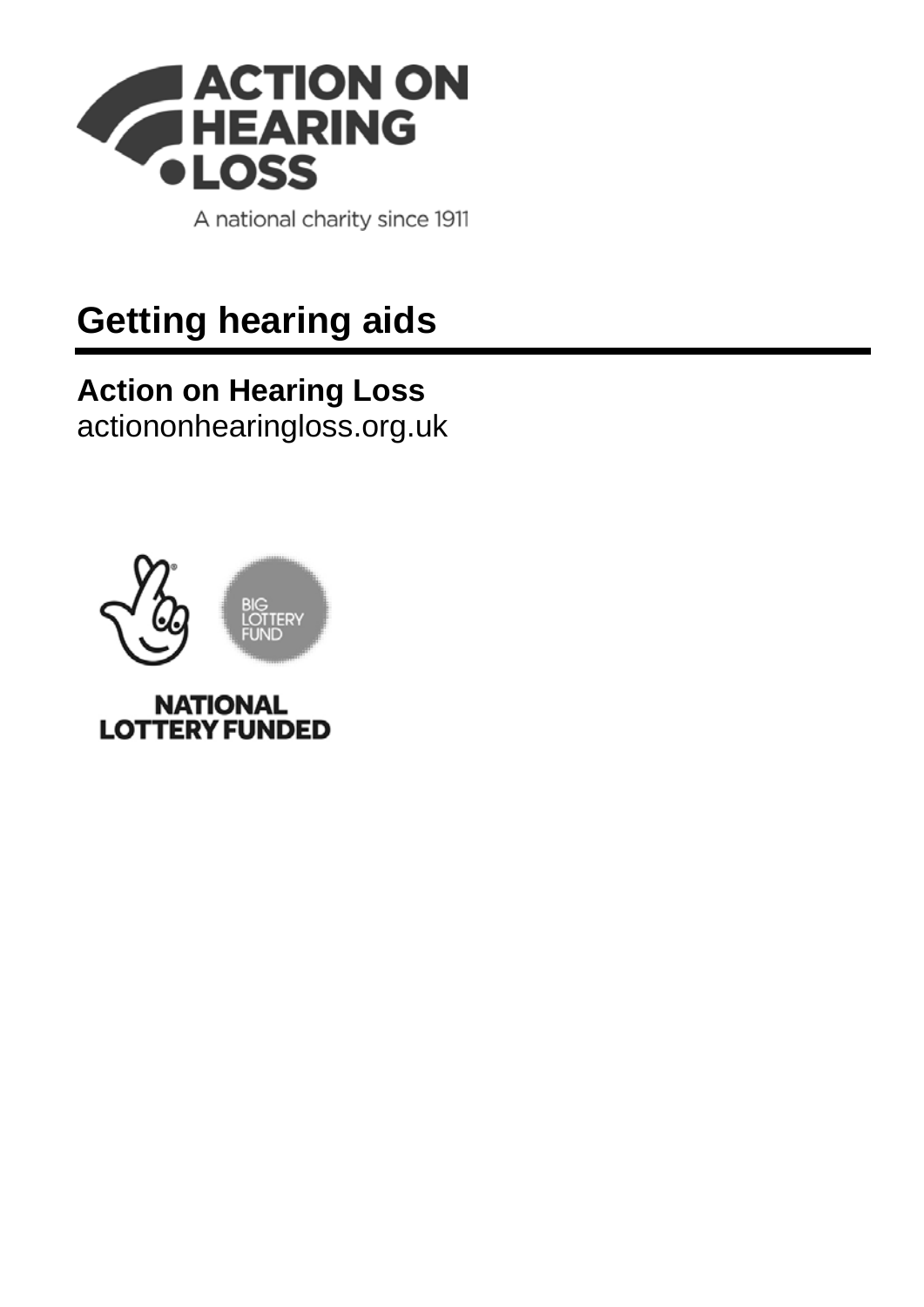"I remember vividly the day I had my hearing aids fitted. As I walked home, I heard birds singing – it made me cry! I was amazed to hear all the sounds I'd long forgotten about.

Now I get to enjoy all the things I'd been missing – catching up with friends, going to the theatre, having my say in work meetings, and being able to have a conversation with my hubby without him speaking directly into my ear!

Without my hearing aids, I know I'd be extremely depressed, withdrawn and totally isolated at work and at home. They are the first thing I reach for in the morning and they've certainly changed my life, very much for the better."

### **Wendy, Staffordshire**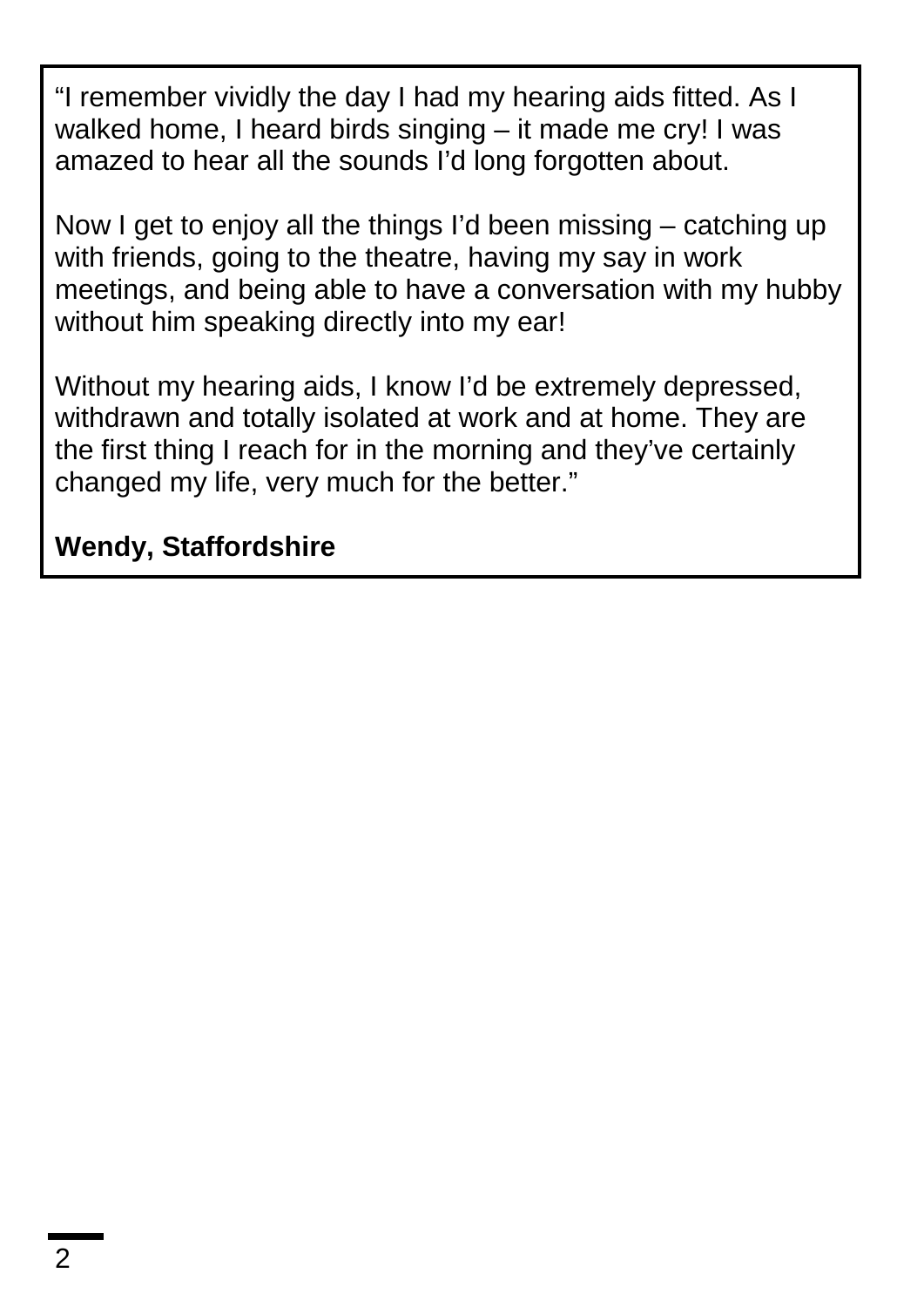**You'll find this leaflet useful if you have hearing loss and are considering getting hearing aids for the first time. We explain how you can get hearing aids, the benefits of using them and what your options are.**

**If you already have hearing aids, our leaflet 'Adjusting to your hearing aids' will help you get the most out of them.**

# **Contents**

- How could hearing aids help me? **page 4**
- How can I get hearing aids? **page 6**
- What's the difference between NHS and private hearing aids? **page 8**
- How much are private hearing aids? **page 9**
- How do hearing aids work? **page 10**
- Should I have one hearing aid or two? **page 10**
- What are the different types of hearing aid? **page 11**
- What is the hearing loop setting? **page 18**
- How long will I have to wait for my hearing aids? **page 19**
- How are hearing aids fitted? **page 20**
- How long will it take me to adjust to my hearing aids? **page 21**
- What else can help me manage my hearing loss? **page 23**
- Where can I get more information? **page 24**

**Please let our Information Line know if you'd like this leaflet in standard print, braille or audio (see page 27 for contact details).**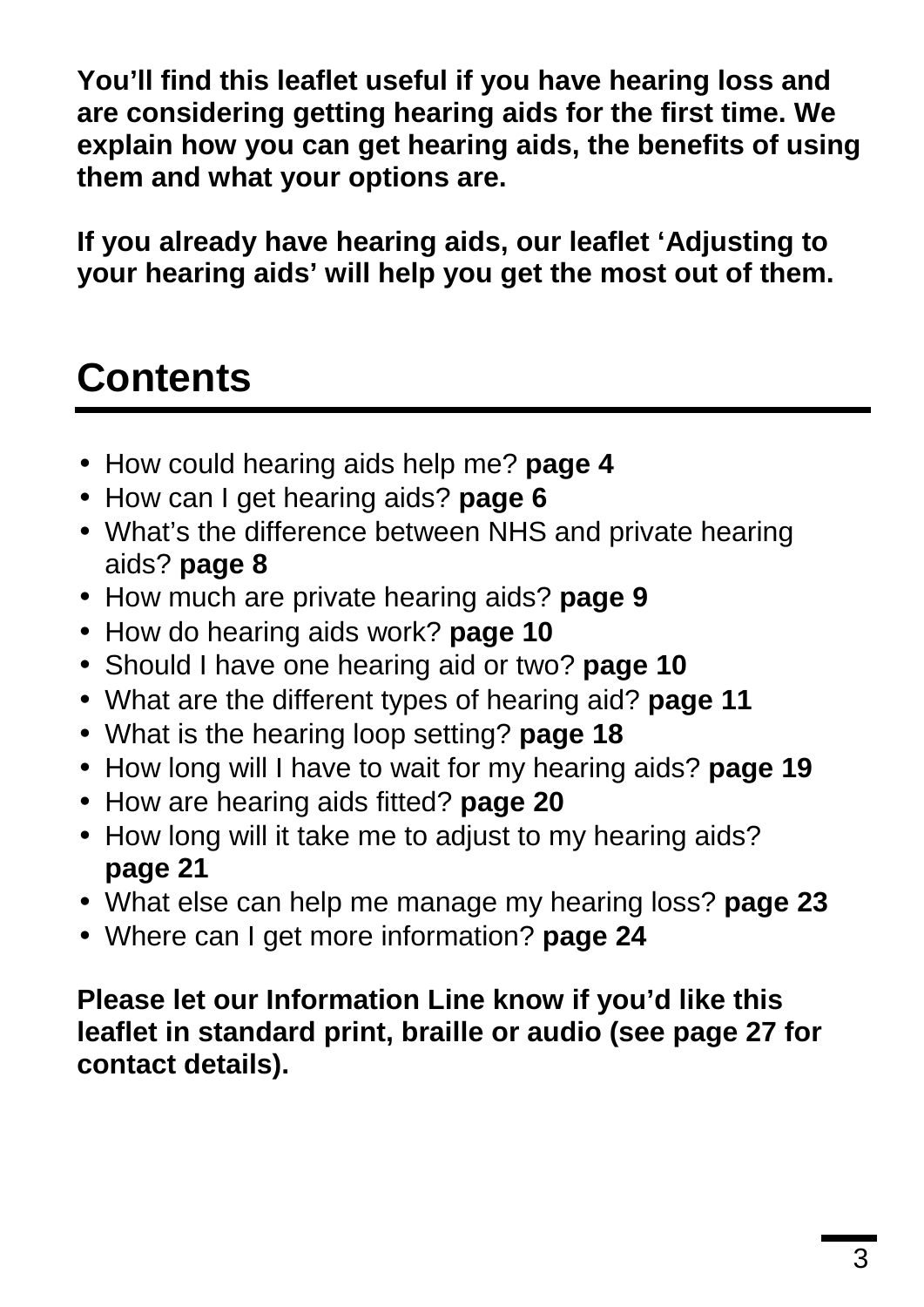## **How could hearing aids help me?**

Many people with hearing loss tell us that getting hearing aids for the first time is completely life-changing.

The difference hearing aids can make to your hearing will depend on your particular hearing loss – your audiologist (hearing specialist) will advise you on how they can help you. While they won't give you perfect hearing, they should make the sounds you find difficult to hear louder. They should help you to hear speech more clearly, making communication easier, and help you to hear everyday sounds such as the doorbell and telephone ringing.

Most hearing aids are also designed to reduce certain kinds of background noise, such as the rumble of traffic. This makes listening more comfortable, but you might still struggle to pick out one voice from general chatter – for example, when you're having a conversation in a noisy restaurant – as hearing aids can't cut out background noise completely.

There's a range of accessories that you can use with your hearing aids to make listening easier in 'challenging' environments. These are called assistive listening devices and there are different types for different situations – for example, when dealing with background noise, taking part in a group conversation, watching the TV or using the phone. These devices can help you to focus on the sound you want to hear and improve the quality of the sound you hear through your hearing aids.

Your hearing aids should never make sounds uncomfortably loud or make your hearing worse. You may find that your natural hearing seems dull when you take out your hearing aids, but that's just because you've become used to hearing better while using them.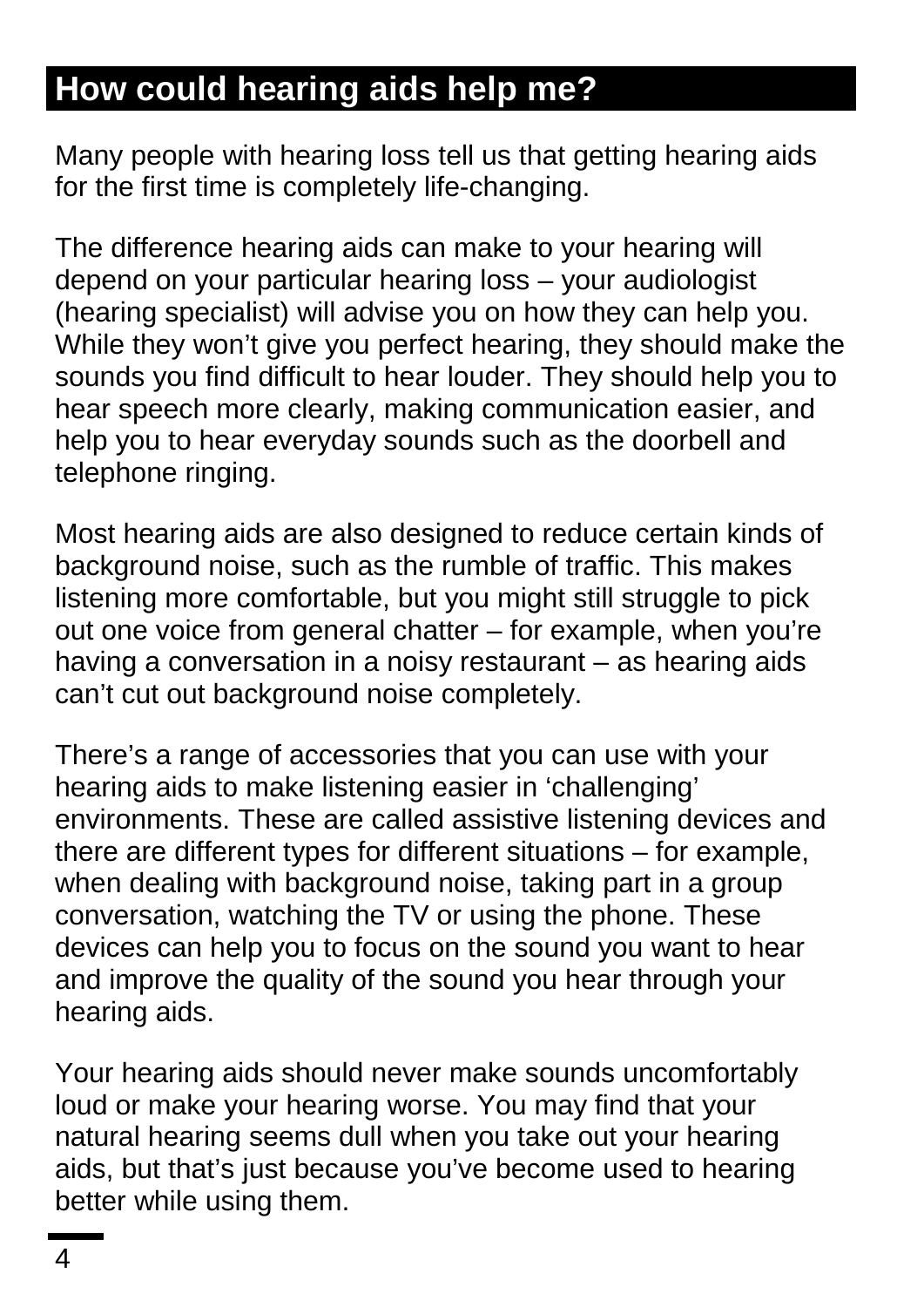## **How hearing aids can improve quality of life**

As well as helping you to hear everyday sounds better, there are other benefits of using hearing aids:

- you won't have to concentrate as much and strain to hear, so you'll feel less tired
- they'll help you to communicate with others in social situations, at work and at home, so can help to reduce feelings of isolation or loneliness
- $\cdot$  it's suggested that hearing aids help to boost your memory and thinking abilities, as your brain is being stimulated
- some experts also say that getting hearing aids may even reduce the risks of developing dementia.

#### **Research shows that the sooner you get hearing aids after noticing your hearing loss, the more you'll get out of them – so don't delay!**

**More information:** To find out more about assistive listening devices, see our **Products and technology** range of factsheets.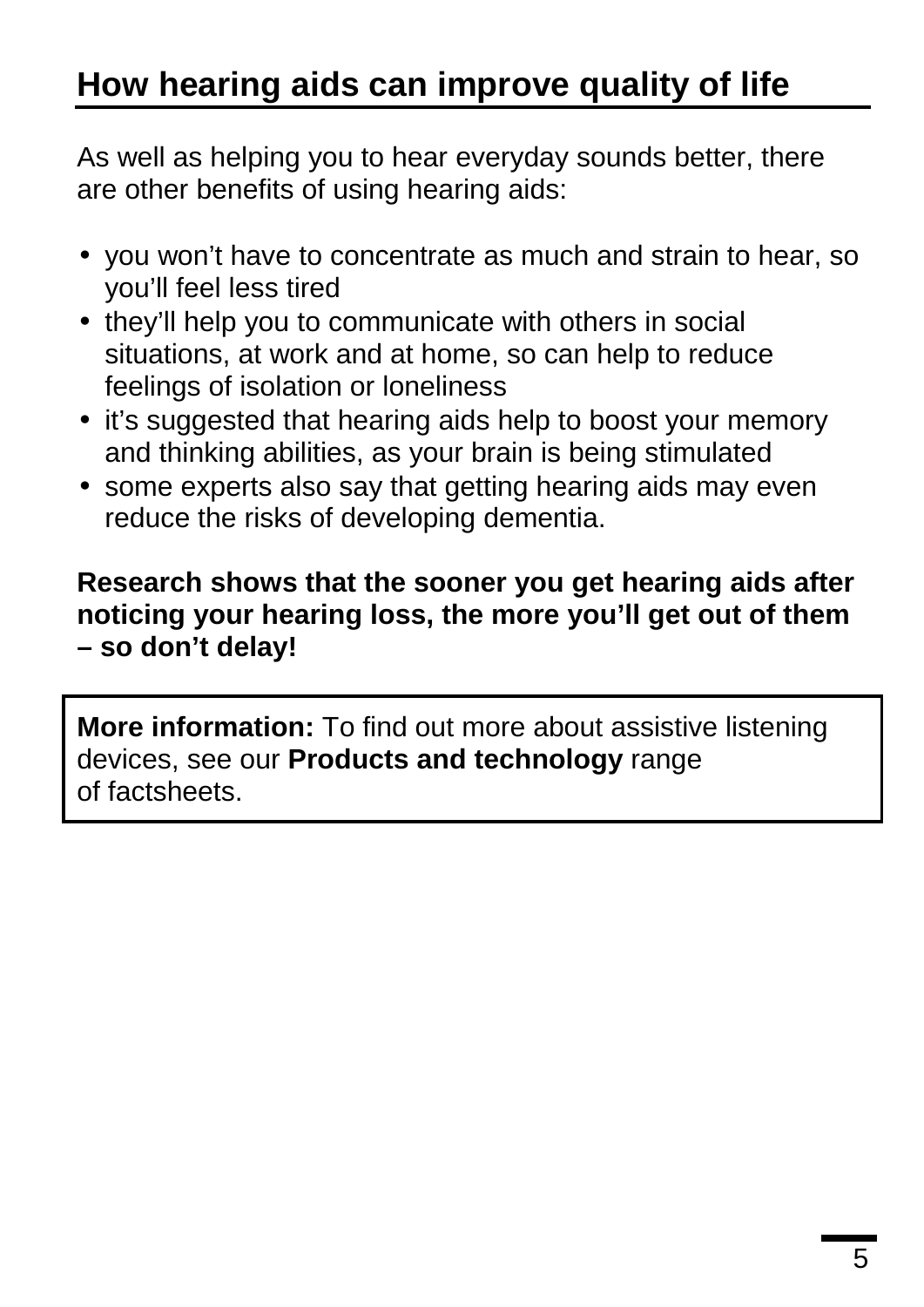## **How can I get hearing aids?**

You can get hearing aids free from the NHS or buy them from a private audiology service. You'll first need to have your hearing tested, so the audiologist can find out more about the hearing difficulties you are having and check that hearing aids can help.

To have an NHS hearing test, you usually need a referral from your GP. In some areas, you can book an appointment with an NHS audiology service yourself, without a referral, but this option isn't widely available (you can check with your GP).

If you want to get your hearing tested privately, you don't need a referral from a GP. Many private audiology services offer free hearing tests, but remember that if you want to get your hearing aids from a private service, you'll need to pay for them, whereas they are free from the NHS.

Even if you don't need a referral from a GP to have your hearing tested, you may still wish to see your GP first anyway, so they can check there isn't an obvious cause of your hearing loss that can be easily treated – such as an infection or a buildup of ear wax. Your GP may also be able to identify whether you need additional support from another specialist, such as an ear, nose and throat (ENT) doctor.

**More information:** To find out more about the hearing tests you'll have, see our leaflet **'How's your hearing?'**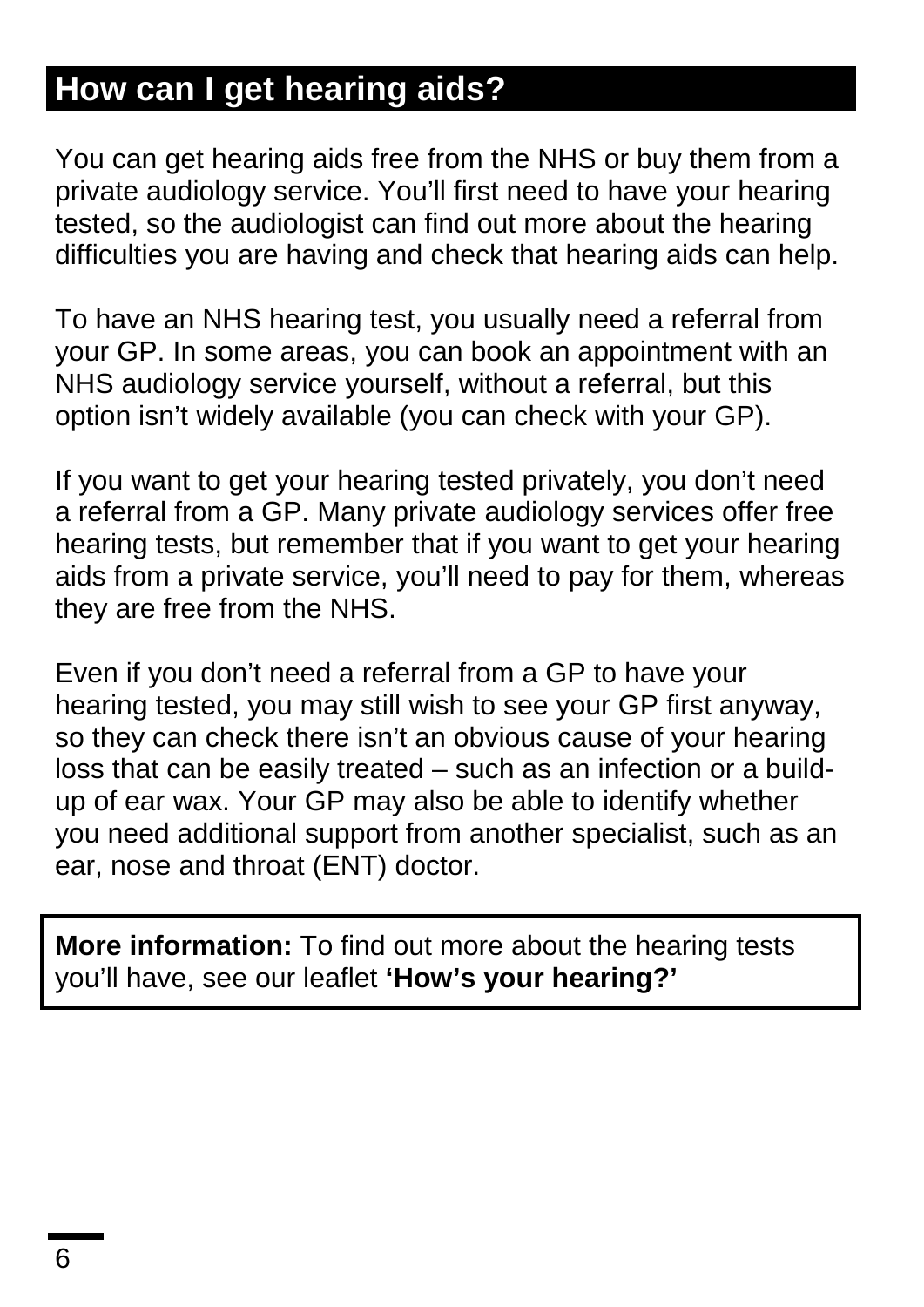#### **Your choice of hearing care provider**

Under a scheme called Any Qualified Provider (AQP), some private audiology services also deliver NHS adult audiology services. This means that if the scheme is available in your area, and you meet the criteria, you'll have more choice about which NHS audiology service you are referred to.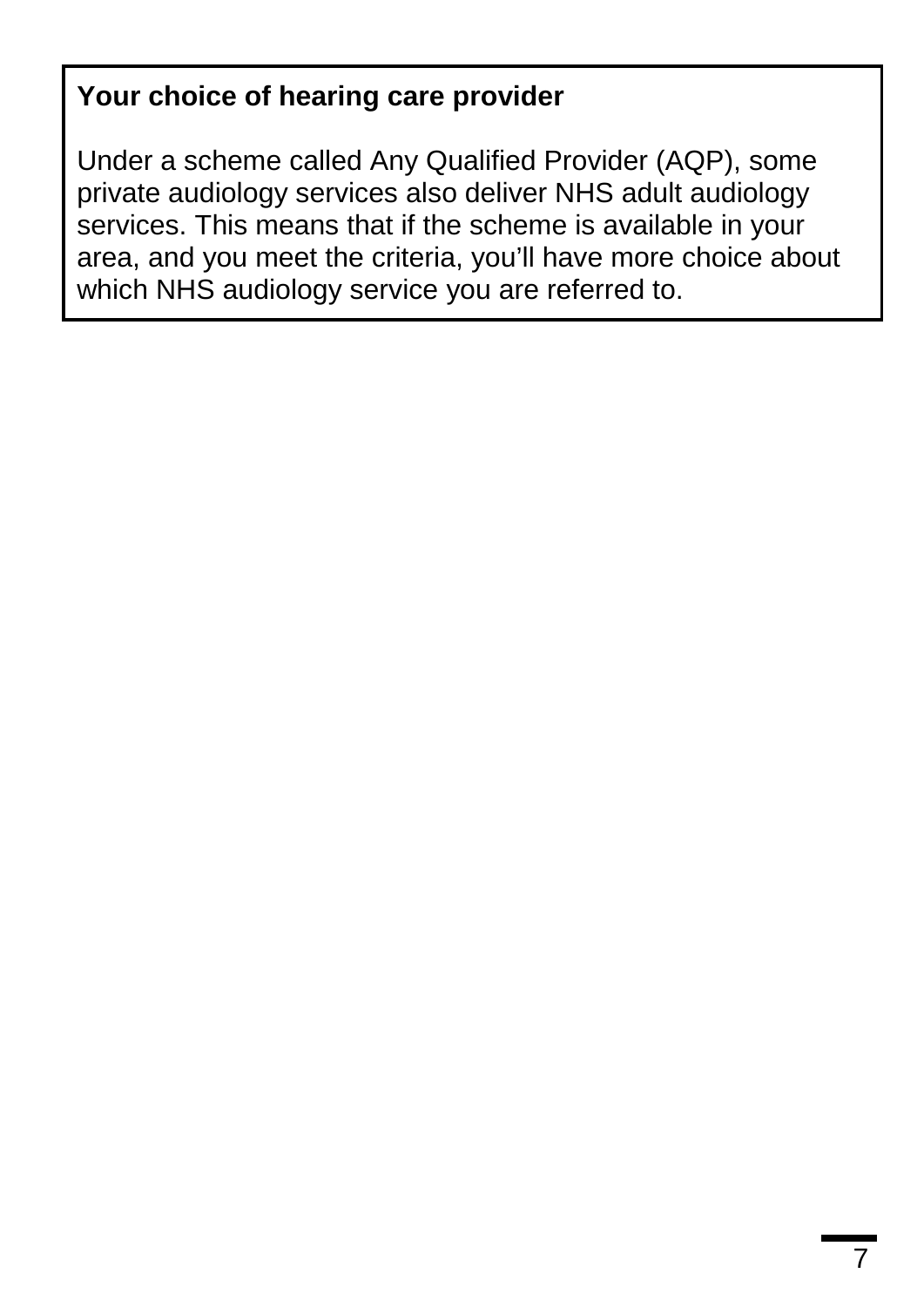### **What's the difference between NHS and private hearing aids?**

You can get modern, good quality digital hearing aids from both NHS and private audiology services.

The main difference is that you can't always choose the type of hearing aid you get free from the NHS, whereas you have more choice if you go private and buy hearing aids.

Most often, the NHS provides modern behind-the-ear (BTE) hearing aids (**see page 11**). You may be able to choose the type of ear fitting and the colour of your hearing aids, and the audiologist will fine-tune them to suit your needs.

If you go private, as well as being able to choose from BTE hearing aids, you may have the option of hearing aids that fit inside your ear canal, if they're suitable (**see pages 14–15**). You'll also be able to choose between basic, mid-range and high-end hearing aids, depending on your needs and how much you want to spend. However, some private audiology services only sell certain brands of hearing aid, or just their own.

If you're thinking of buying hearing aids, make sure you don't spend your money on a model that you can get free from the NHS or has advanced features that you don't need. It's a good idea to shop around before buying (**see box on page 9**).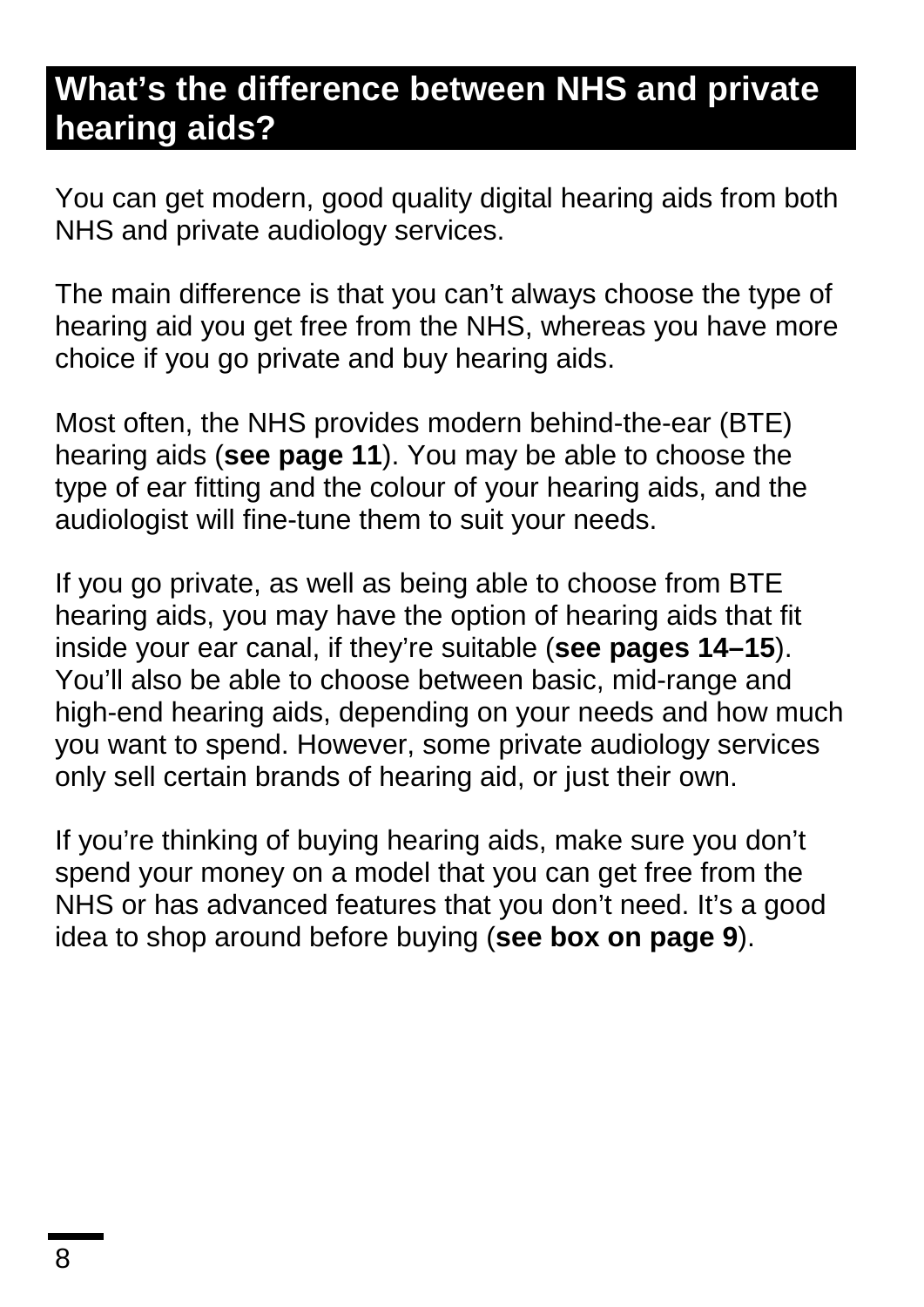### **How much are private hearing aids?**

Research carried out by Which? shows you can pay anything from around £500 to £3,500 and above for a single hearing aid – the more you spend, the more advanced the features will be. The average cost of a pair of hearing aids is about £3,000.

Remember, you'll have to pay again when your hearing aids need replacing. You'll also need to pay for any new earmoulds, tubing and batteries, and any repairs after the warranty expires. Ask your audiologist to explain what you'll need and to give you an idea of the ongoing costs.

#### **Shop around before you buy hearing aids**

It's always a good idea to shop around to compare types of hearing aid, prices, trial periods, warranty periods and aftersales care (follow-up appointments). Read the terms and conditions of the contract before you sign it, and check there is a money-back guarantee, in case you're not satisfied with your new hearing aids.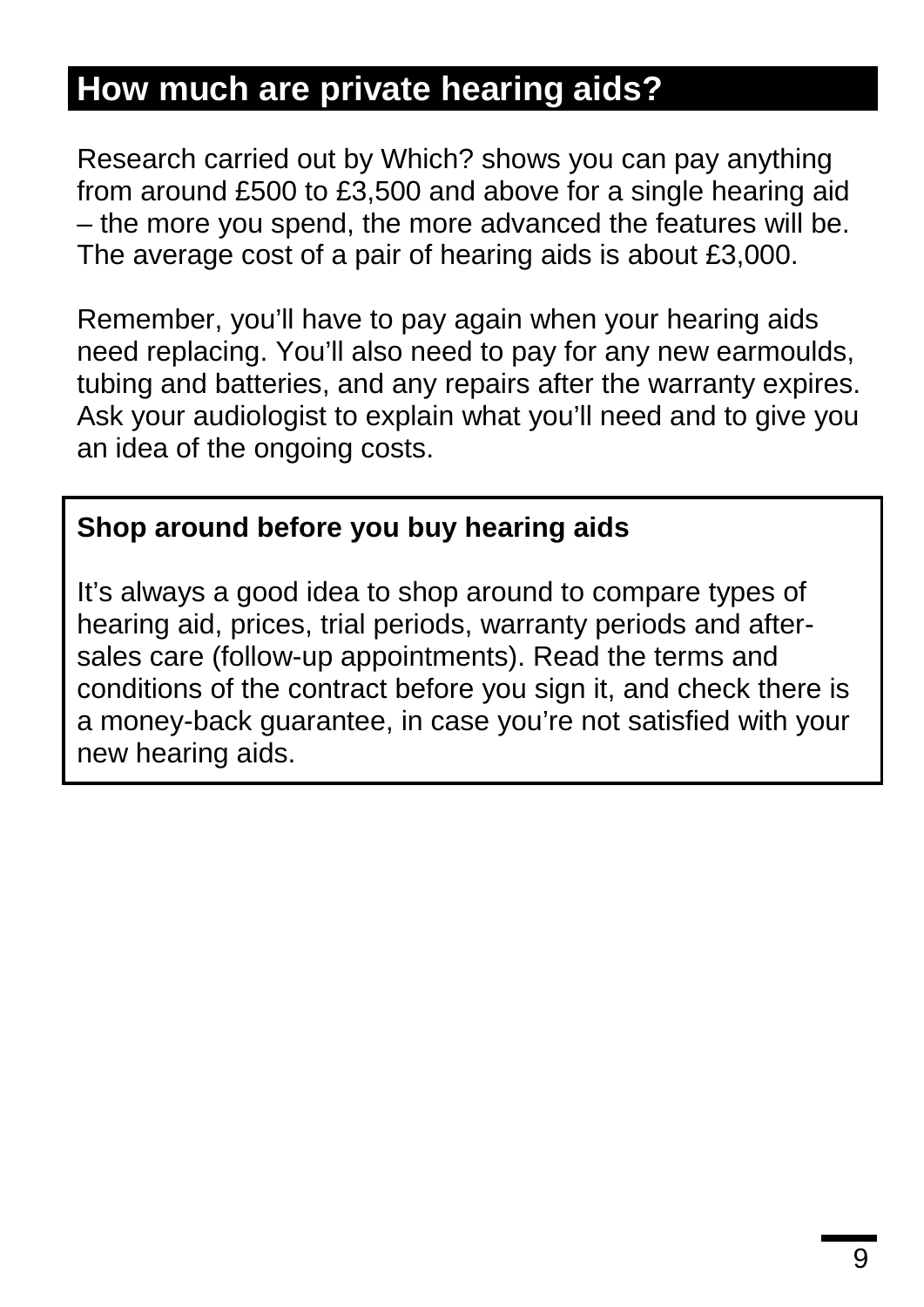## **How do hearing aids work?**

Digital hearing aids use advanced technology to process sound. There are different shapes, sizes and types of digital hearing aid, but they all work in a similar way to make sounds louder and clearer:

- **1.** A built-in microphone picks up sound and turns it into an electrical signal.
- **2.** Digital technology in the hearing aid amplifies the electrical signal (makes it bigger).
- **3.** The amplified signal is then converted back into sound for you to hear.

The digital technology used to process sound means that an audiologist can adjust your hearing aids to suit your particular hearing loss.

Many digital hearing aids also have different settings for different listening environments – some even adjust automatically. For example, most hearing aids have a directional microphone, which helps you pick up sounds in front of you, rather than at the side or behind. This can help you focus on what you want to listen to in noisy places.

### **Should I have one hearing aid or two?**

If you have hearing loss in both ears, you should get a hearing aid for each ear. Studies have shown that using two hearing aids is likely to help much more than using just one: you should find it easier to follow conversations over background noise, tell which direction a sound is coming from and enjoy better sound quality. However, in some cases, you may only need one hearing aid – for example, if you have hearing loss in one ear.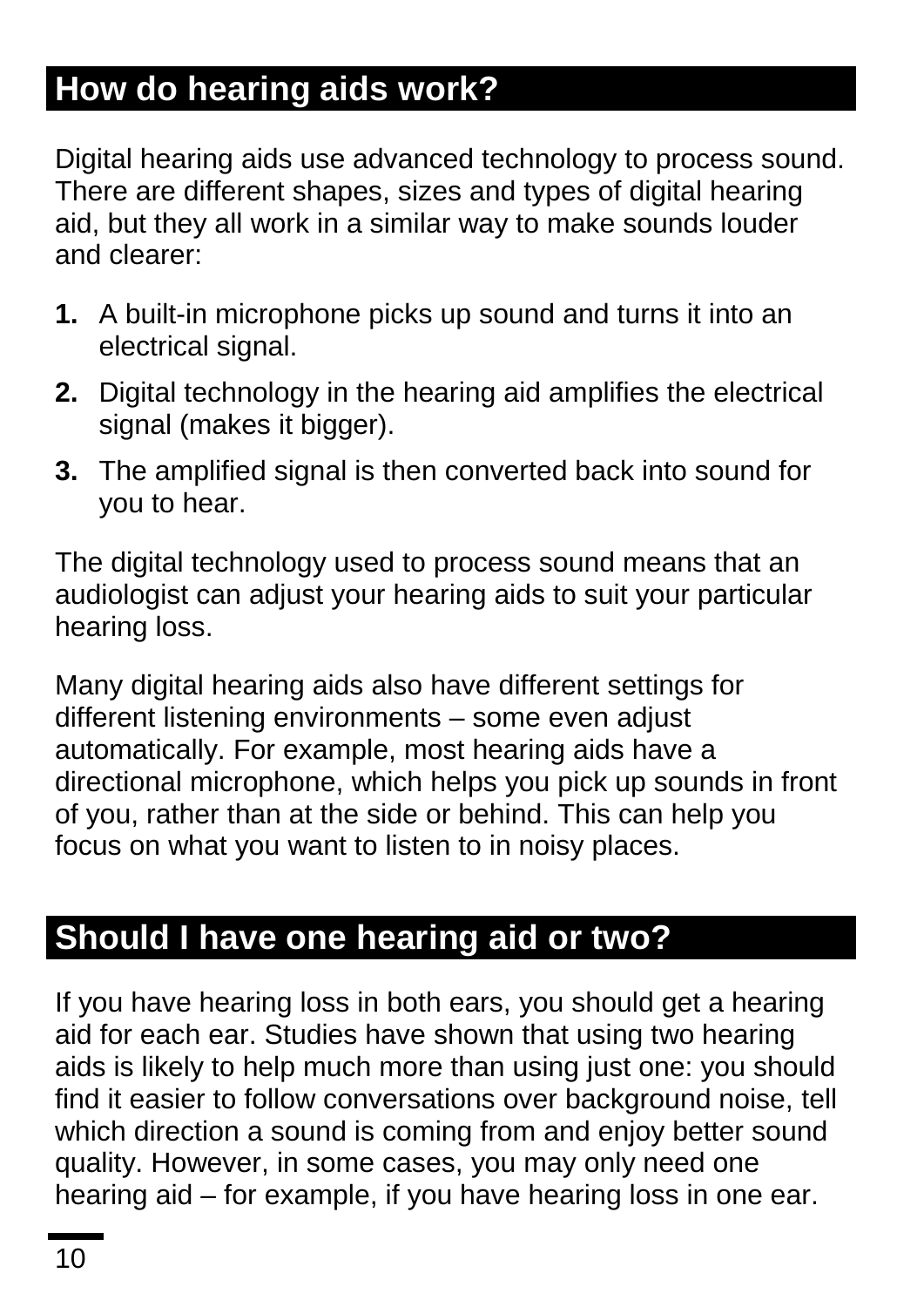## **What are the different types of hearing aid?**

If you need hearing aids, your audiologist will advise on which type of hearing aid can help you to manage your hearing loss effectively.

### **Behind-the-ear hearing aids**

The NHS most commonly fits **behind-the-ear (BTE)** hearing aids, but other types are available from the NHS too. BTE hearing aids rest behind your ear and send sound into your ear in one of three different ways:

**1.** Through a piece of clear, flexible tubing connected to an **earmould** that fits inside your ear (see picture 1). Many people who get NHS hearing aids have this type.

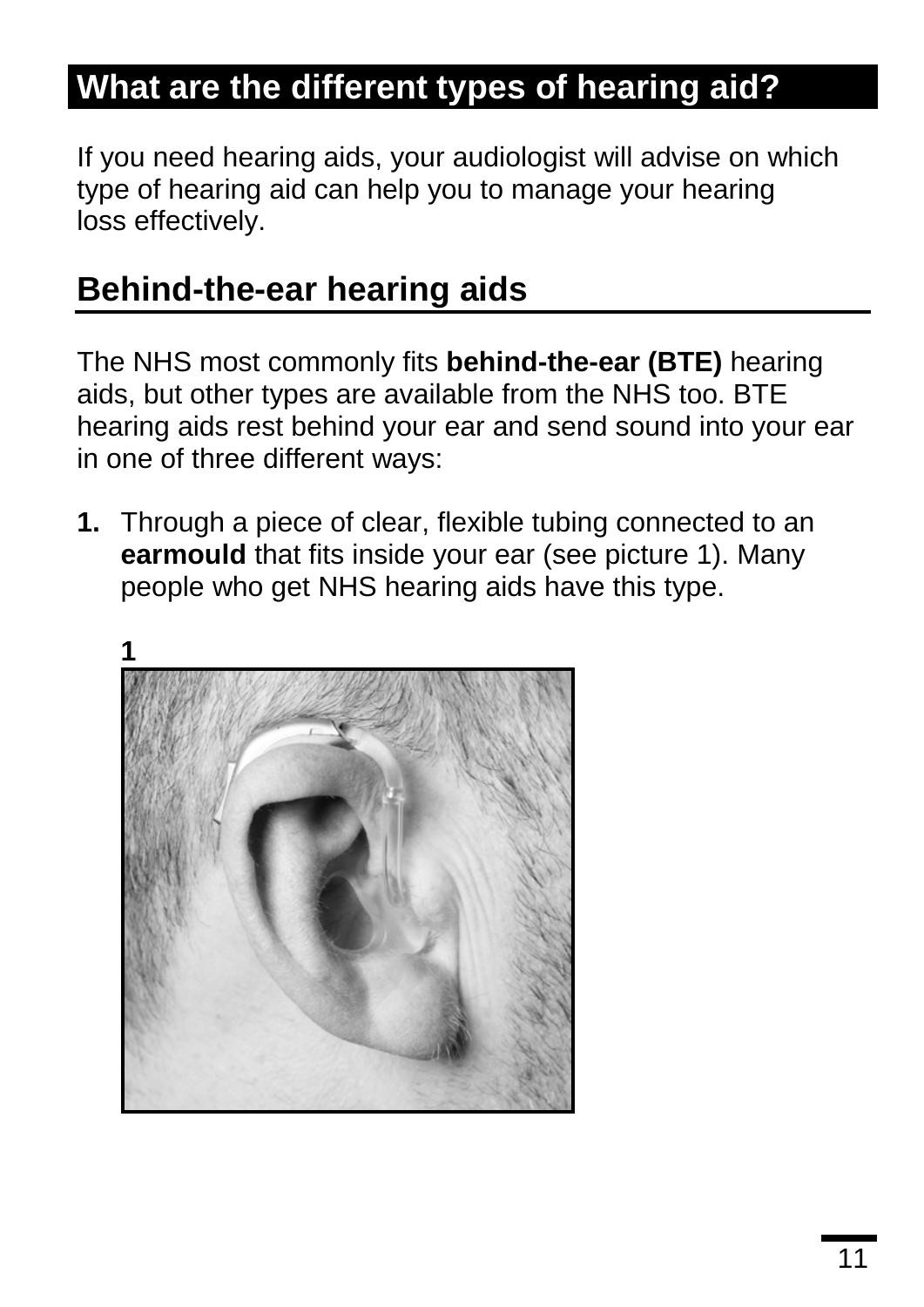**2.** Through very thin, clear tubing connected to a small, **soft tip** (dome) that sits inside your ear canal (see picture 2). This type of earpiece is known as an **open ear fitting** and can be less noticeable than an earmould. Because it blocks the ear less, it may give you a more natural sound, but it's only suitable if your hearing loss is mild or moderate. It's unlikely to be suitable if you have frequent ear infections or if you find fiddly tasks awkward.

**2** 

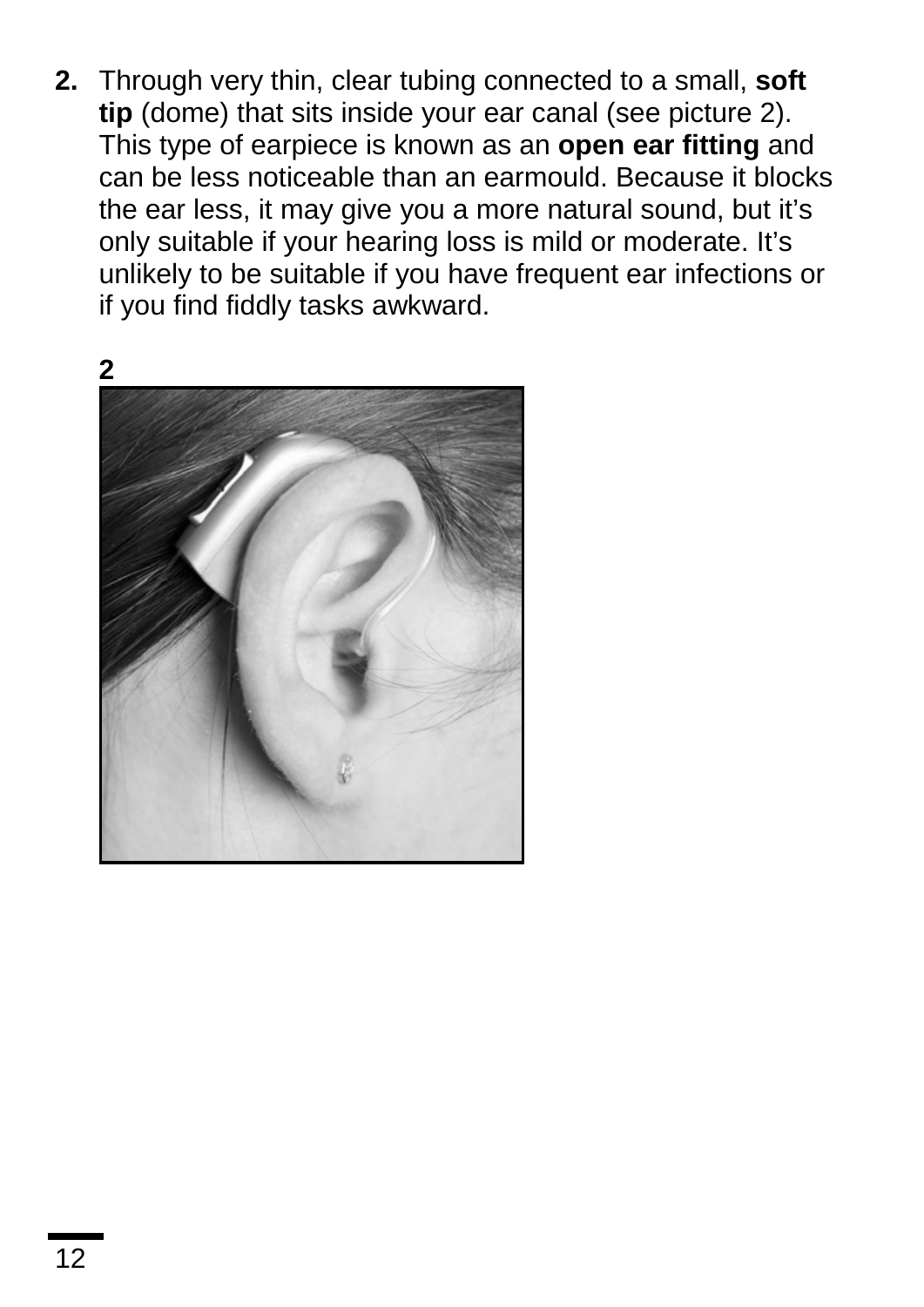**3.** Through a wire, which runs from the hearing aid to a tiny loudspeaker held in the ear by a soft tip (see picture 3). There are many different names for this type of aid – such as **receiver in the ear, receiver in the canal** and **loudspeaker in the ear** – but they are all essentially the same thing and are now available from some NHS services. Like open ear fittings, they are not suitable for all levels of hearing loss. They are also likely to be unsuitable if you have sight loss or find fiddly tasks awkward, or if you have frequent ear infections.

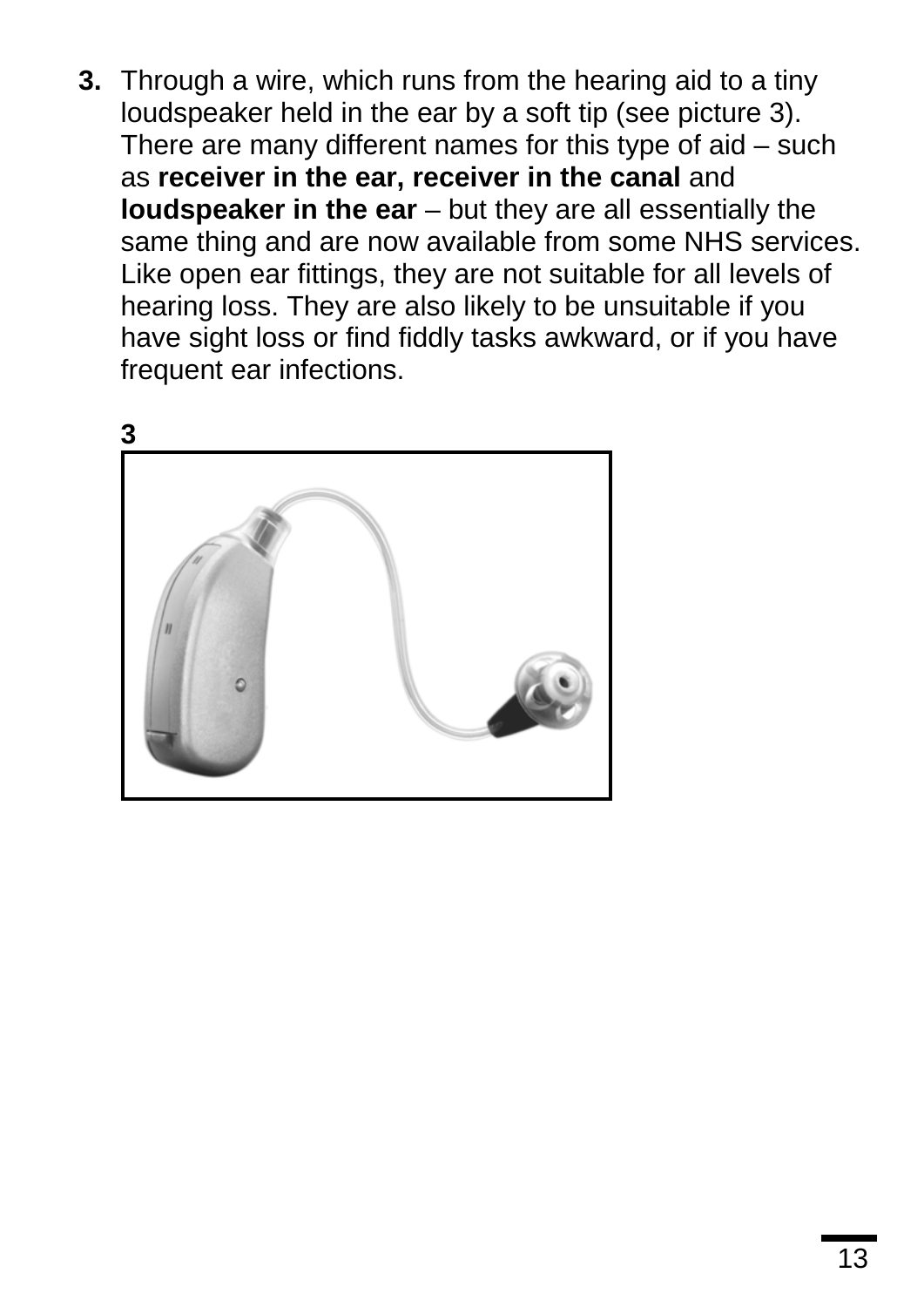## **In-the-ear and in-the-canal hearing aids**

**In-the-ear (ITE)** hearing aids and **in-the-canal (ITC)** hearing aids (see picture 4) have their working parts in the earmould, so the whole aid fits into your ear. ITE aids come in different sizes – what's suitable for you will depend on the severity of your hearing loss and the size of your ear. All ITE aids can be seen in the ear (from the side). ITC aids are smaller and less visible – they fit right inside your ear canal.

**4** 



If you have severe hearing loss, very small ear canals or frequent infections, ITC hearing aids probably won't be suitable for you. If you have trouble using small controls, these aids may not suit you unless they come with a remote control.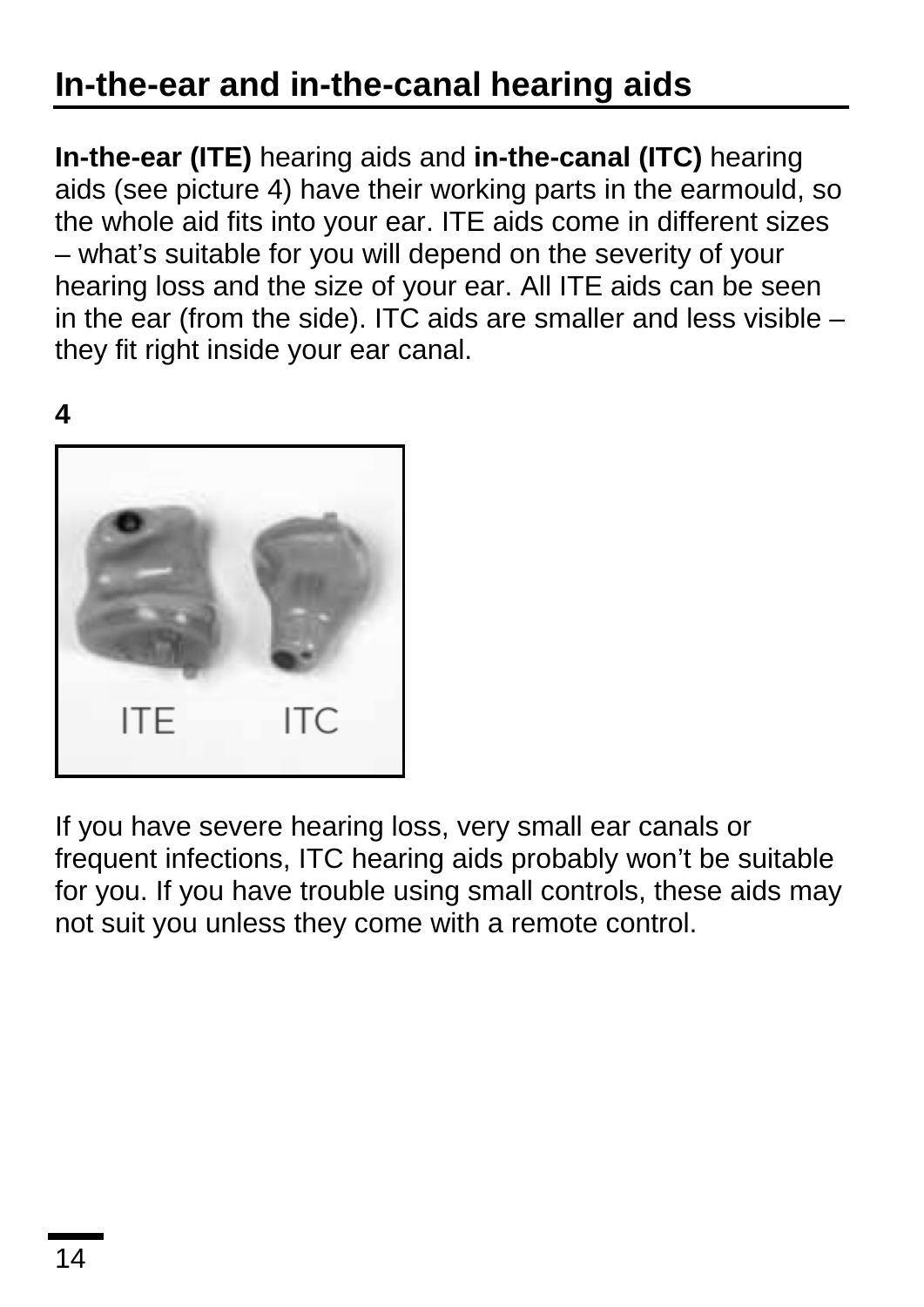## **Completely-in-the-canal hearing aids**

**Completely-in-the-canal (CIC)** hearing aids fit further into your ear canal than ITC aids. They are less visible and, in some cases, are hidden from view unless someone looks closely at your ear. As these hearing aids are very small, it's unlikely that they'll have features like a hearing loop setting (**see page 18**), because they are too small to carry the technology. This type of hearing aid isn't usually available from the NHS.

### **Invisible-in-the-canal hearing aids**

**Invisible-in-the-canal (IIC)** hearing aids, which have been around for a few years, are available to buy privately. They are fitted very deeply in the ear canal. Some IIC models stay in your ear for a few months at a time and can only be removed by your audiologist, who will maintain and clean the aid for you. You can take other models out of your ear by yourself.

IIC aids are only suitable if you have a mild to moderate hearing loss and, like CIC aids, they may have limited features because of their size.

If you are interested in hearing aids that fit inside your ear, an audiologist will help you to decide which type is best for you – it will depend on your hearing loss, the size of your ear canal, your lifestyle and how much money you wish to spend.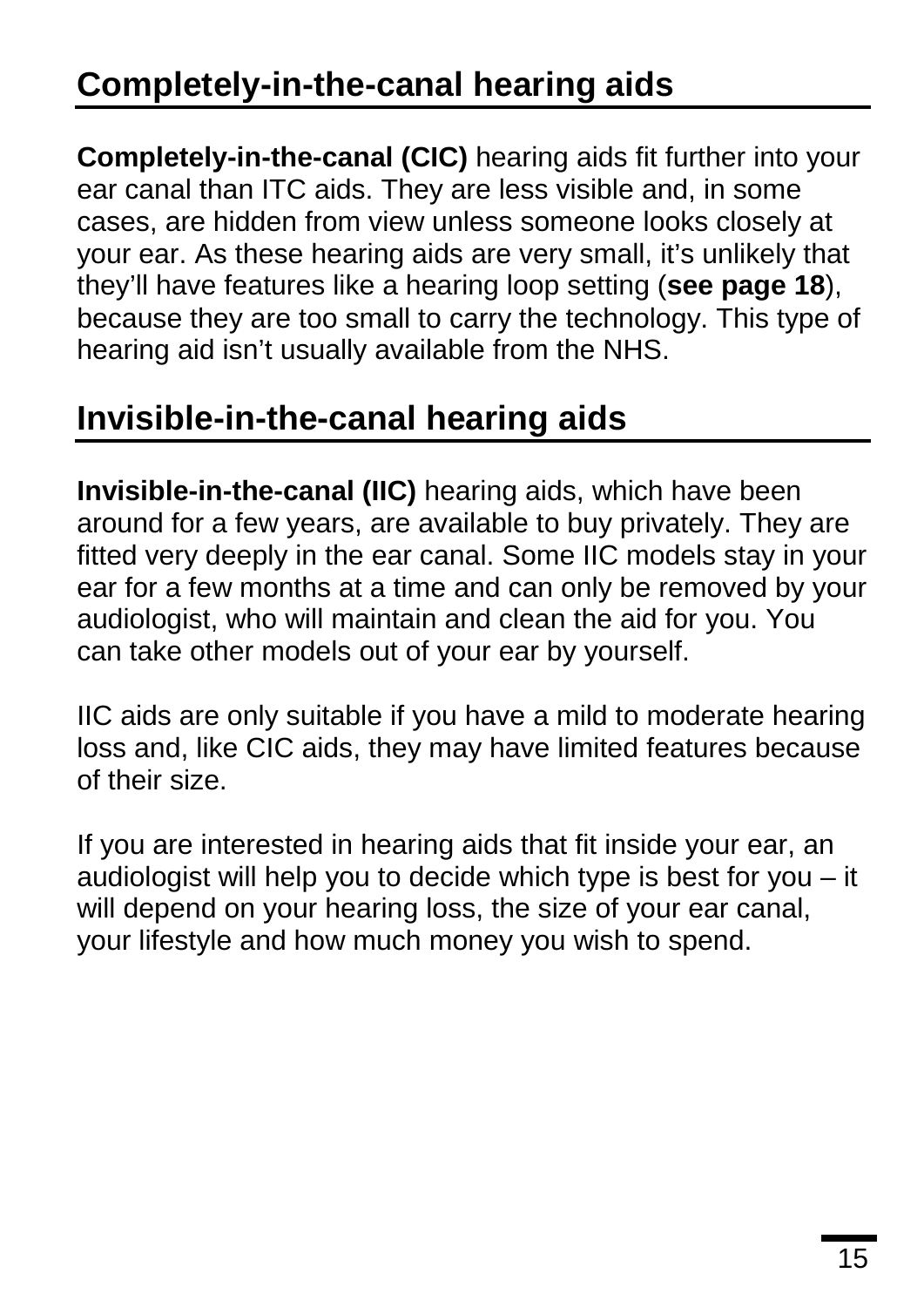## **Other types of hearing aid**

**Body-worn hearing aids** (see picture 5) have a small box that you can clip to your clothes or put in your pocket. This is connected by a lead to an earmould or a soft tip. This type of hearing aid may suit you if you have sight problems or have difficulty using very small buttons. Some models are very powerful and are suitable for people with severe hearing loss. Your audiology service may not routinely stock body-worn hearing aids as they aren't often used – they may need to order them for you.

#### **5**



**CROS/BiCROS hearing aids** are for people with hearing in one ear only. CROS hearing aids pick up sound from the side with no hearing and feed it into the hearing ear. BiCROS aids amplify sound from both sides and feed it into the ear with better hearing. There are now wireless versions available from the NHS.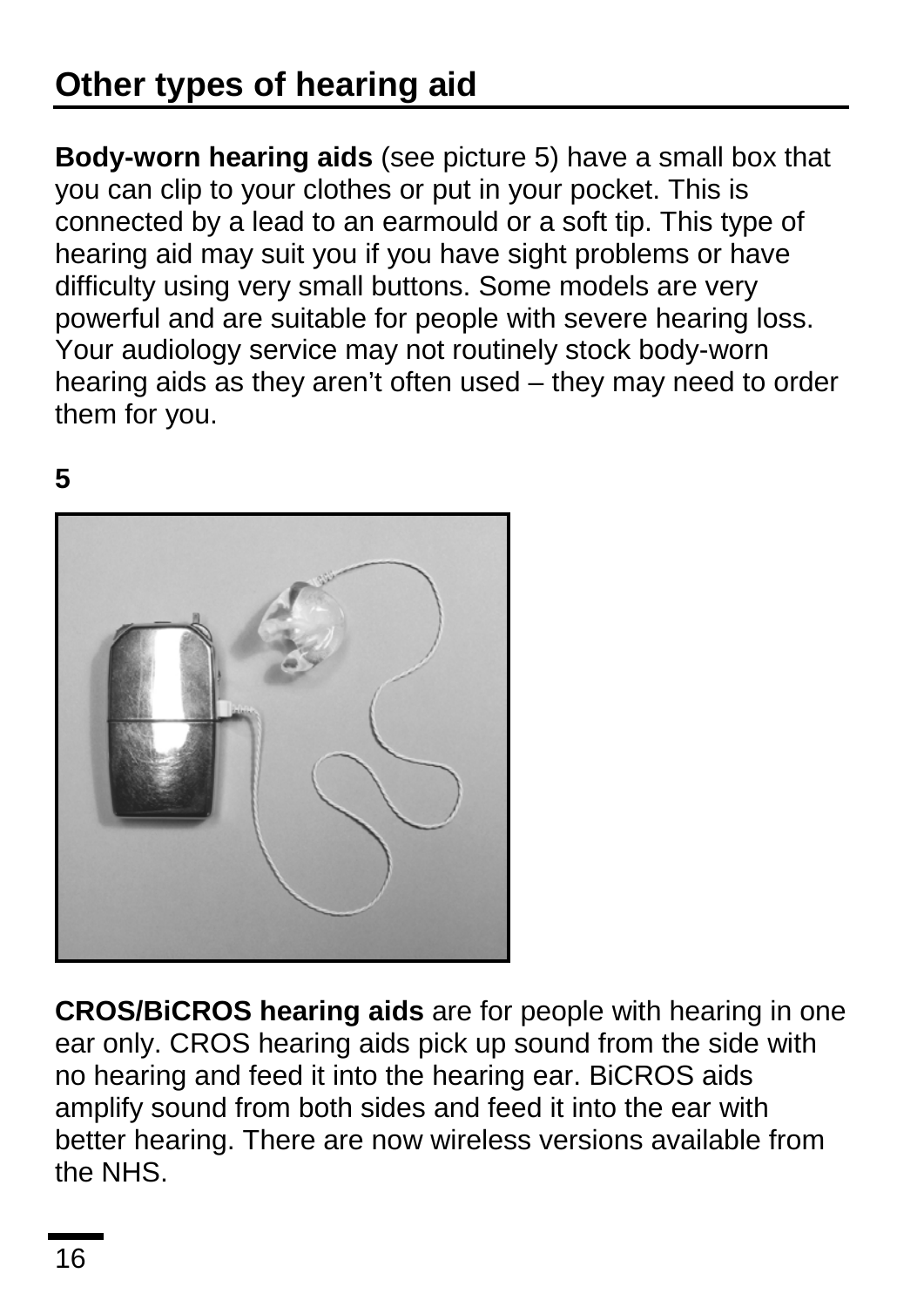**Bone-conduction hearing aids** are for people who can't wear conventional hearing aids or for those with a conductive hearing loss, which is usually the result of sound waves not being able to pass freely to the cochlea (the hearing organ) in the inner ear. This type of hearing aid delivers sound directly to the cochlea, through the skull, using vibrations. One kind involves wearing a headband or glasses that have a bone conductor attached; the other involves having an operation behind the ear to implant a permanent fixture in the bone, which removes the need to wear a headband. A small sound processor, called a bone-anchored hearing aid (BAHA), clips on to this fixture.

**More information:** Find out more in our factsheet **'Boneconduction hearing aids'**.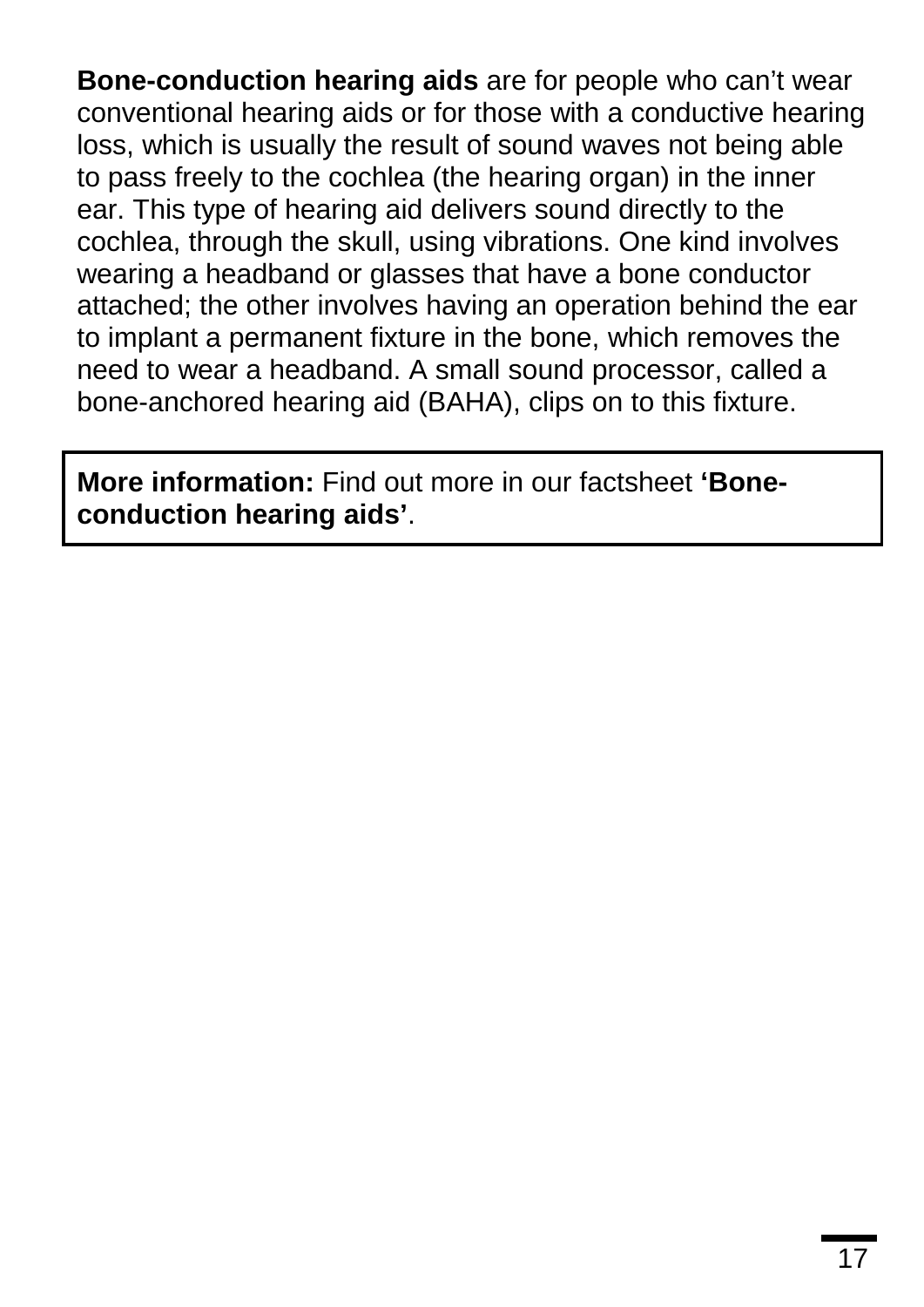## **What is the hearing loop setting?**

Most hearing aids have a hearing loop setting (formerly called the 'T' setting), which lets you connect your hearing aids to listening equipment such as a hearing loop. This can help you to hear sound more clearly over background noise.

You can find hearing loops in public places such as theatres and cinemas. Banks and post offices often have loops at the counters. You can also get loops for use at home.

#### **What is Bluetooth technology?**

Bluetooth technology connects Bluetooth-compatible electronic devices, wirelessly, when they are within 20m of each other.

If you get hearing aids that are Bluetooth-compatible, you can use a Bluetooth 'streaming device', neckloop or ear hooks to link them with Bluetooth-compatible smartphones, MP3 players, computers, tablets, TVs and other devices. This means you can turn your hearing aids into wireless 'headsets' and listen handsfree through both hearing aids at the same time.

Some newer hearing aids can now also connect directly, via Bluetooth, to smartphones and tablets through technology known as Made for iPhone (MFi). Ask your audiologist about your options.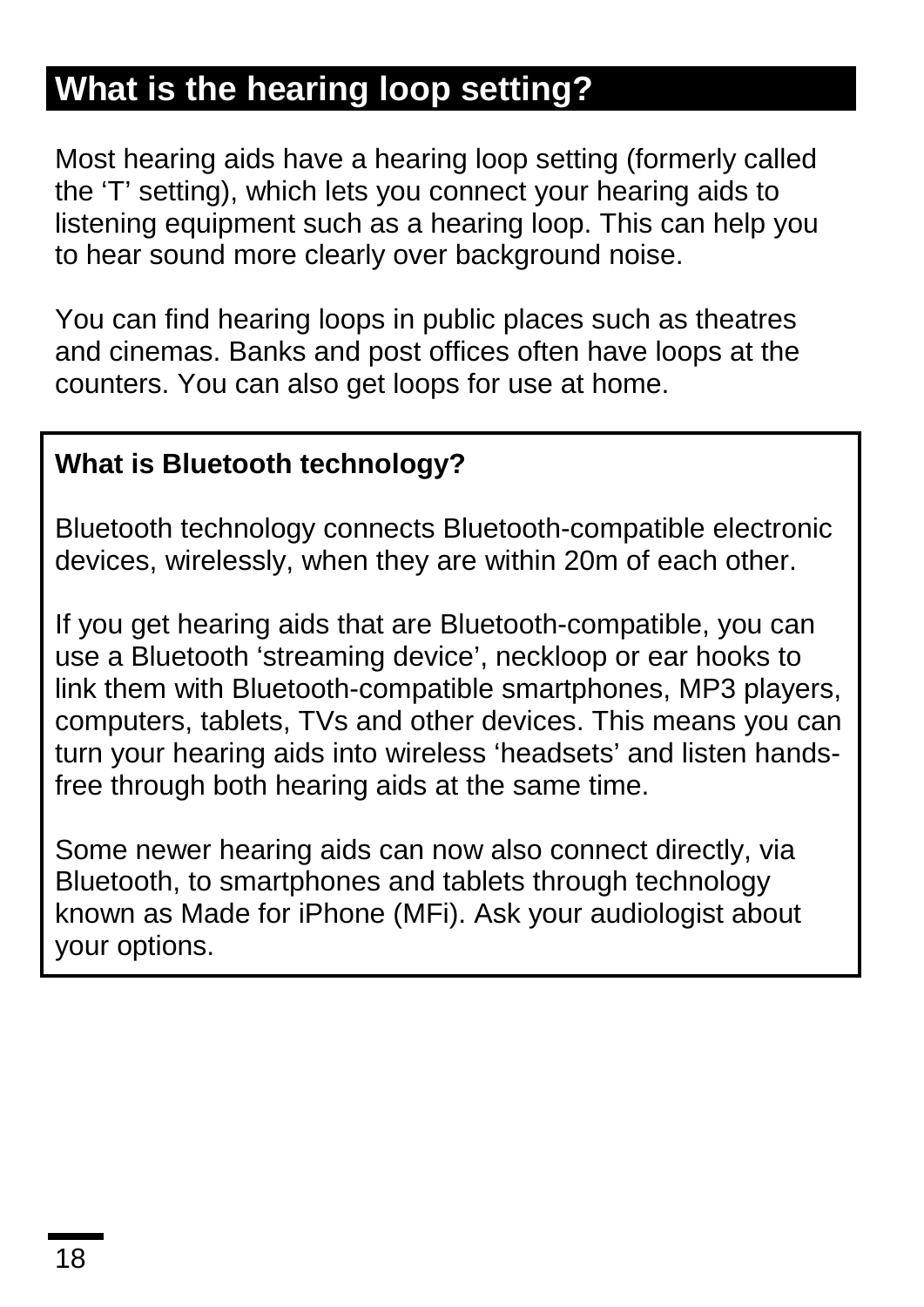## **How long will I have to wait for my hearing aids?**

If you're getting NHS hearing aids, once you've been seen by an NHS audiologist, you should expect to have your hearing aids fitted around 20 working days after the assessment. The time you have to wait may depend on the type of hearing aid you need. But it also depends on whether you live in England, Scotland, Wales or Northern Ireland, as each country has different targets for treatment times – check with your audiologist.

If you buy hearing aids, the waiting time is usually no longer than two weeks, but check with your audiologist.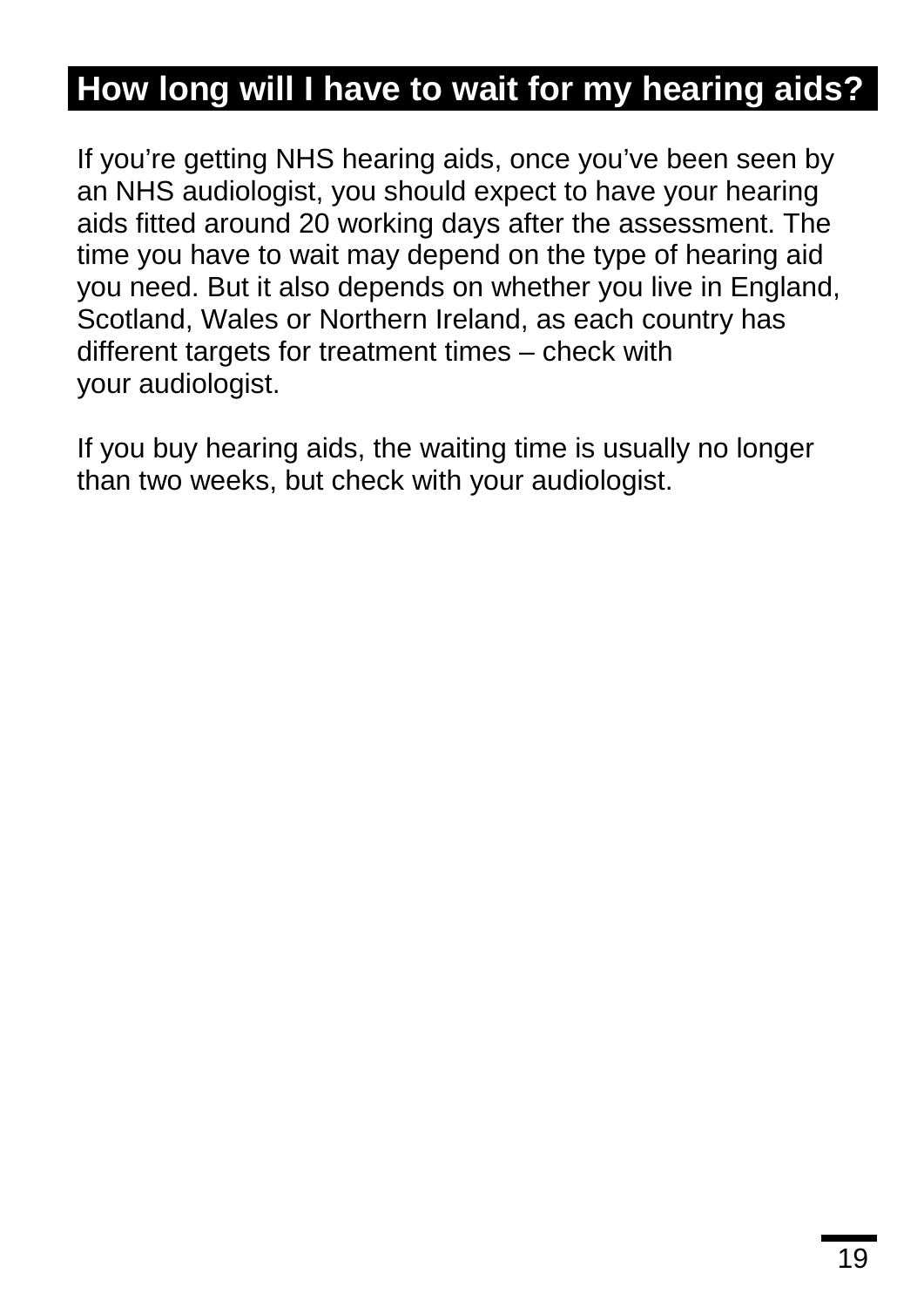### **How are hearing aids fitted?**

If you need earmoulds for your hearing aids, the audiologist will take impressions of your ears so that the moulds can be made to fit your ears snugly. They'll ask you to come back to get your new hearing aids when the earmoulds are ready.

At your fitting appointment, the audiologist will ask you questions about your lifestyle and adjust your hearing aids to suit your hearing loss and everyday needs by programming them with a computer. Beforehand, think about the sounds you listen to most often, and in which situations you struggle to hear.

The audiologist will make sure your hearing aids sit comfortably in your ears and show you how to use and look after them. This will include how to put your hearing aids in and remove them easily. Don't be afraid to ask plenty of questions if you're unsure of anything.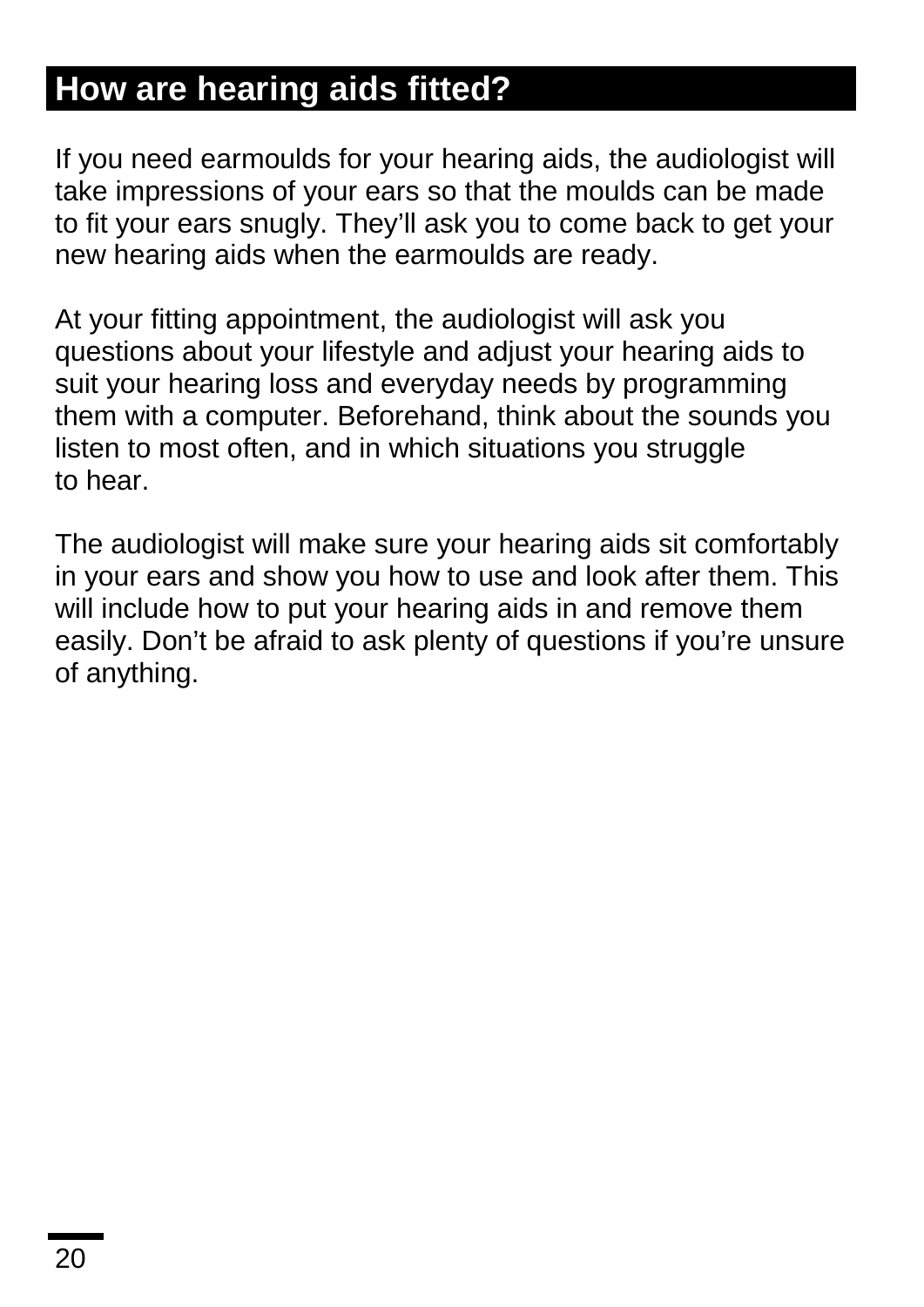### **How long will it take me to adjust to my hearing aids?**

When you first get hearing aids, you may find that everything sounds louder than you expect and your own voice may sound strange – this is fairly normal. Research findings vary, but one study shows that, on average, it takes around a month to adjust to hearing aids and get the most out of them, when wearing them regularly in various situations. But for some people it can take longer. The important thing is not to give up  $-$  if you have any difficulties, tell your audiologist so they can help.

Your audiology service should offer you a follow-up appointment, or telephone review, to see how you're getting on with your hearing aids. This should be within 12 weeks of having your hearing aids fitted if you go through the NHS, or a week or two after your fitting if you go private. If you find that the sounds you hear, or the hearing aids, are still uncomfortable, your audiologist can make some adjustments.

If you have any problems with your hearing aids in between appointments, contact your audiology service for support.

**More information:** Find out more about fitting, using and looking after your hearing aids in our leaflet **'Adjusting to your hearing aids'**.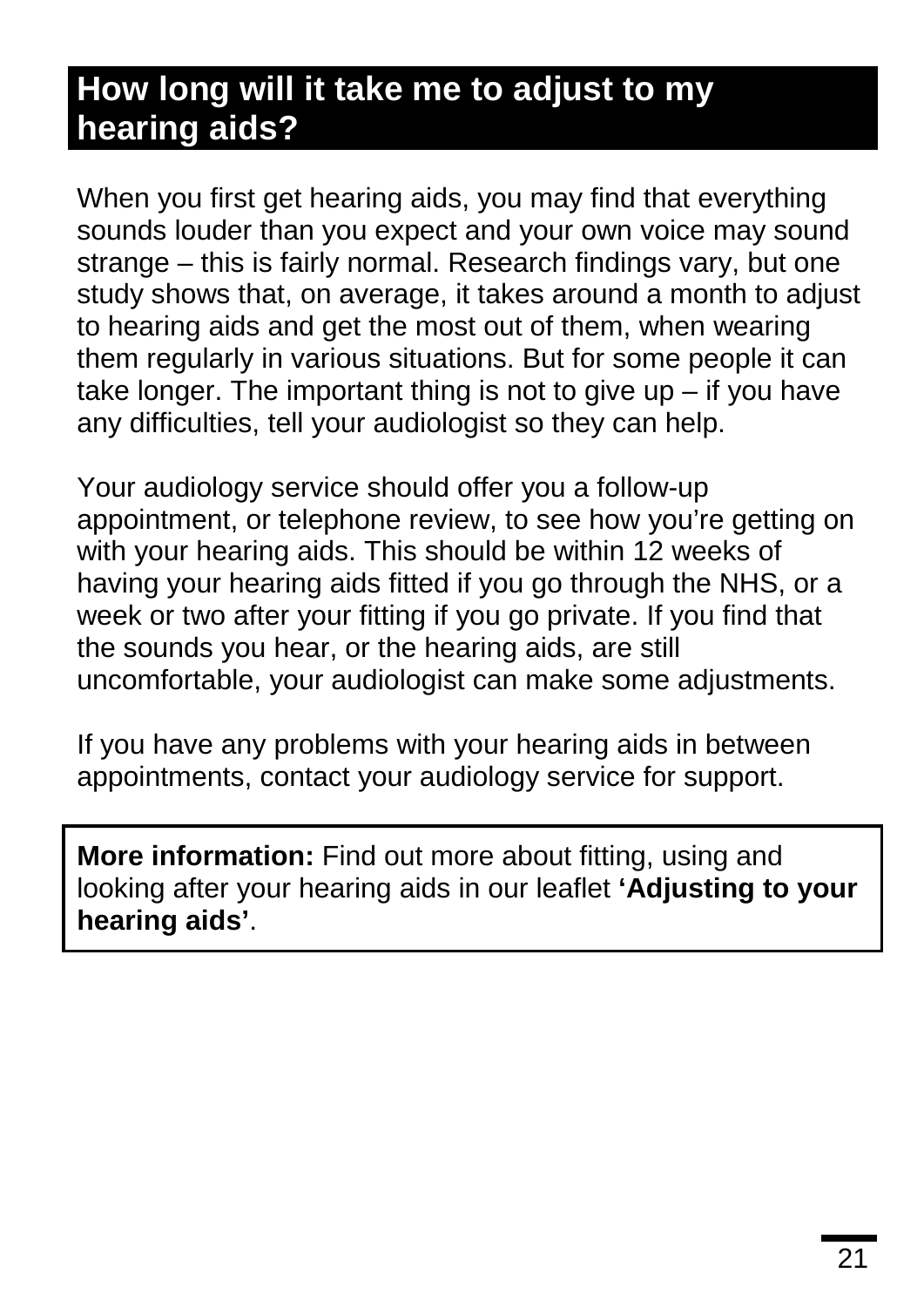#### **Help with your hearing aids**

If you get NHS hearing aids, you may be able to benefit from the Action on Hearing Loss hearing aid support service. Our community officers and volunteers help people to manage and maintain their NHS hearing aids through home visits and dropin services across the UK.

Visit **actiononhearingloss.org.uk/heartohelp** or contact our Information Line (**see page 27**) to find out more.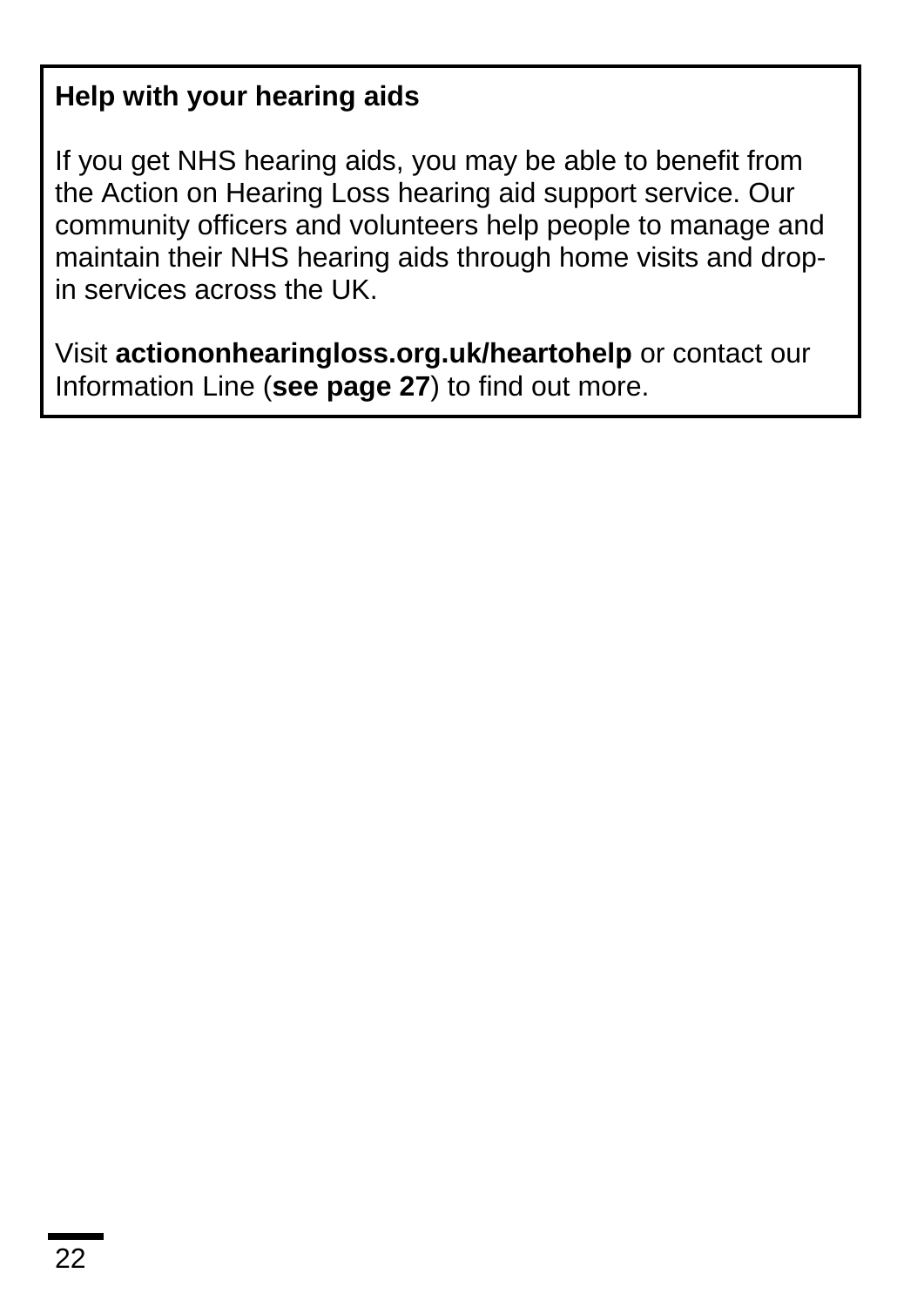### **What else can help me manage my hearing loss?**

There are many things that can help you to manage hearing loss alongside hearing aids. Visit **actiononhearingloss.org.uk/ livingwithhearingloss** or contact our Information Line (**see page 27**) to find out about:

- **larning to lipread at a local class**
- communication tips
- communication support
- assistive technology and products to help you hear more clearly over background noise or alert you to sounds at home
- financial benefits and other practical support.

Many people find sharing experiences and information with others in similar situations helpful. Our 'Deafness and Hearing Loss' online forum is a lively and supportive space for people who are connected by hearing loss. Visit **community.actiononhearingloss.org.uk**

You could also see if there's a hearing loss support group near you – contact our Information Line or visit **actiononhearingloss.org.uk/in-your-area** to find out.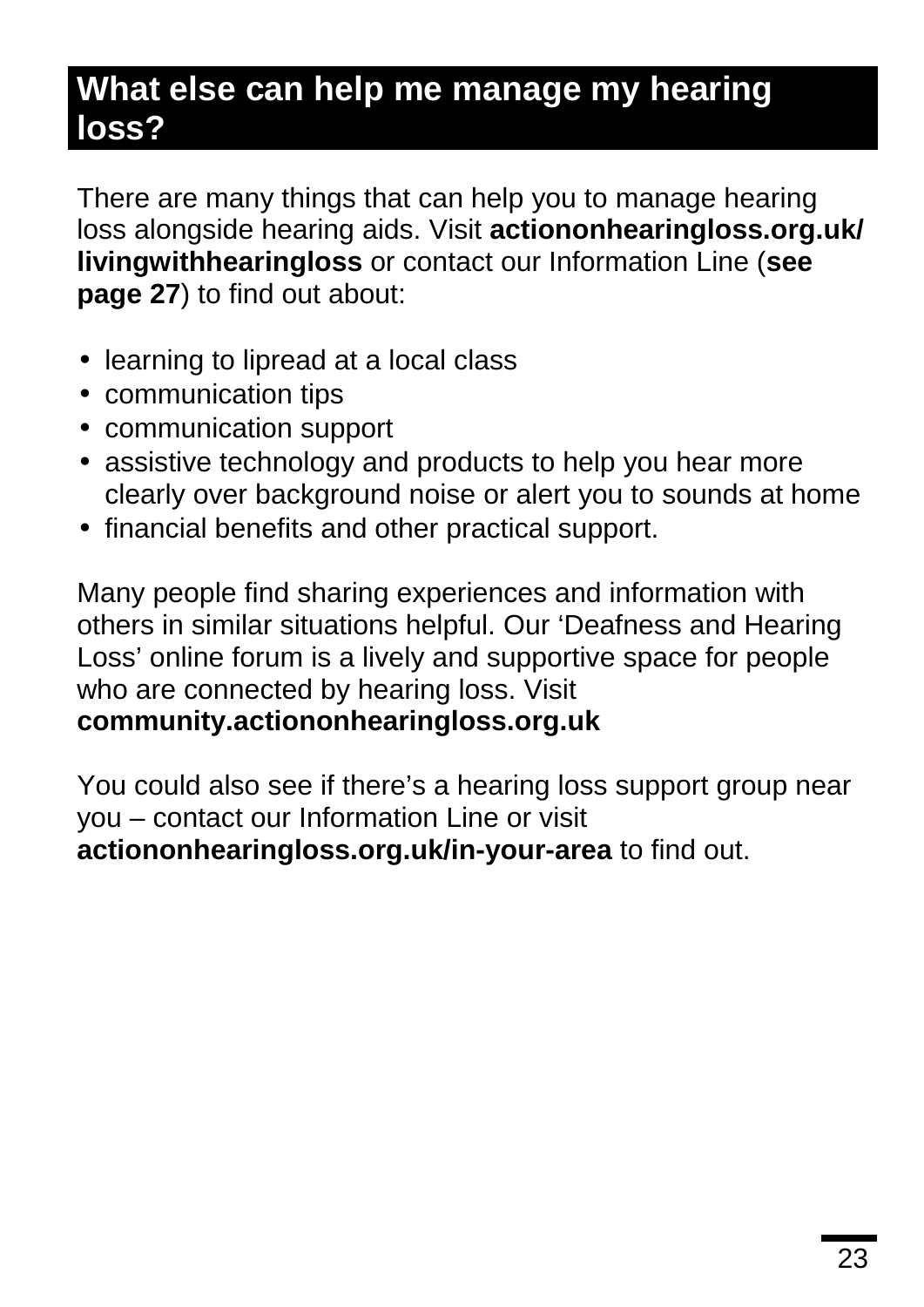## **Where can I get more information?**

**Action on Hearing Loss** has a wide range of information on all aspects of deafness, tinnitus and hearing loss. We have the latest information on adjusting to your hearing aids, assistive technology and products, communication support, rights and benefits.

You can also find out about services in your area, becoming a member and receiving our magazine, the latest research developments, and getting involved as a volunteer or supporter.

Visit our website – **actiononhearingloss.org.uk** – or contact our free, confidential Information Line (**see page 27** for contact details).

To see our full range of leaflets and factsheets, visit **actiononhearingloss.org.uk/publications**

### **Information you can trust**

The Information Standard certifies us as producers of highquality, evidence-based information. For a list of references for this leaflet, please email **references@hearingloss.org.uk**

Thank you to **Yashmita Dajee**, Clinical Scientist (Audiology) at Hearing and Balance Services, King Edward VII Hospital, Windsor, for reviewing this leaflet and ensuring that it is based on reliable, up-to-date research and evidence.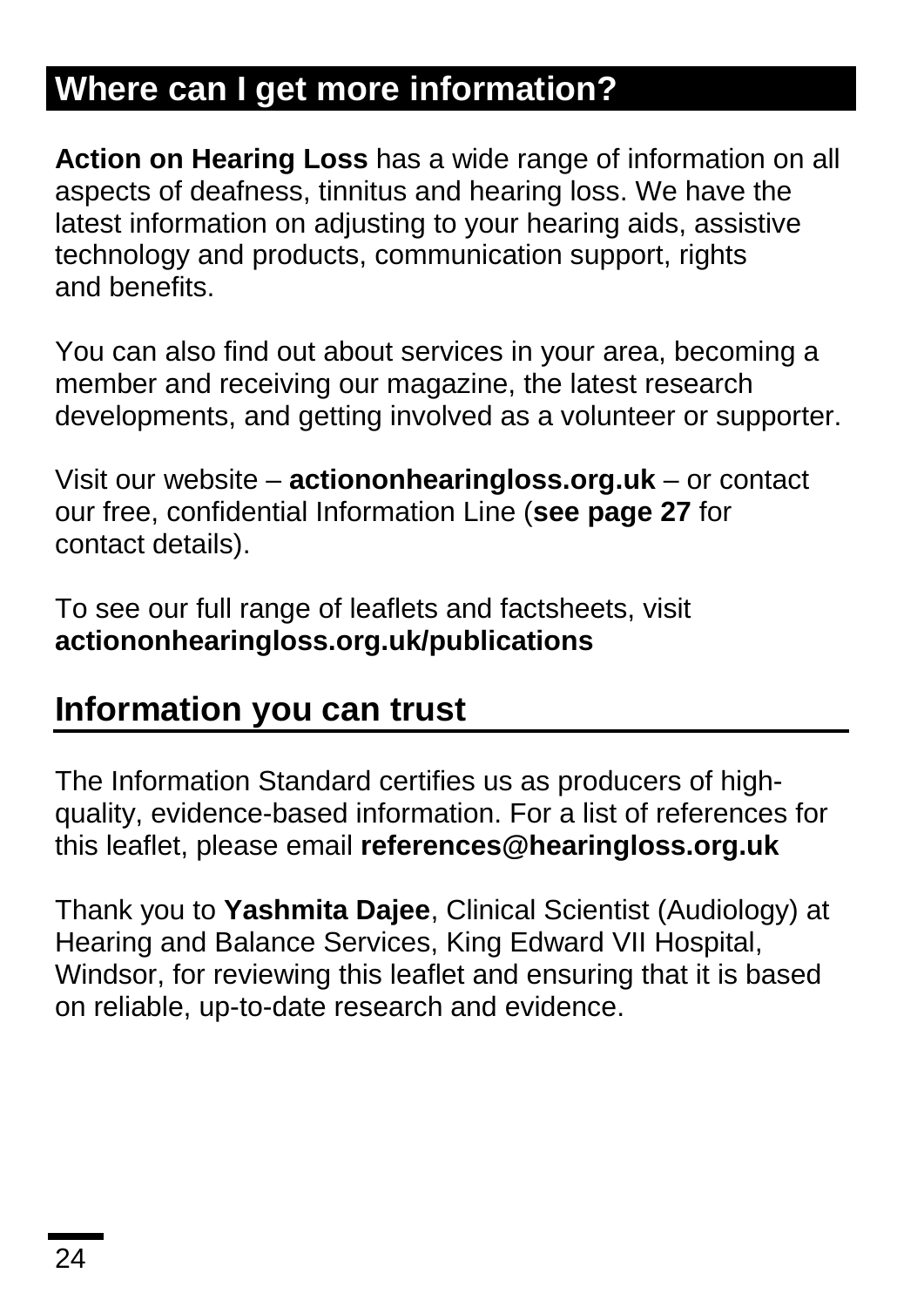### **Did you find this information helpful?**

Please share your feedback by emailing us at **reviewpanel@hearingloss.org.uk** And if you'd like to join our Readers' Panel, to help us create and review information for our website and publications, please let us know.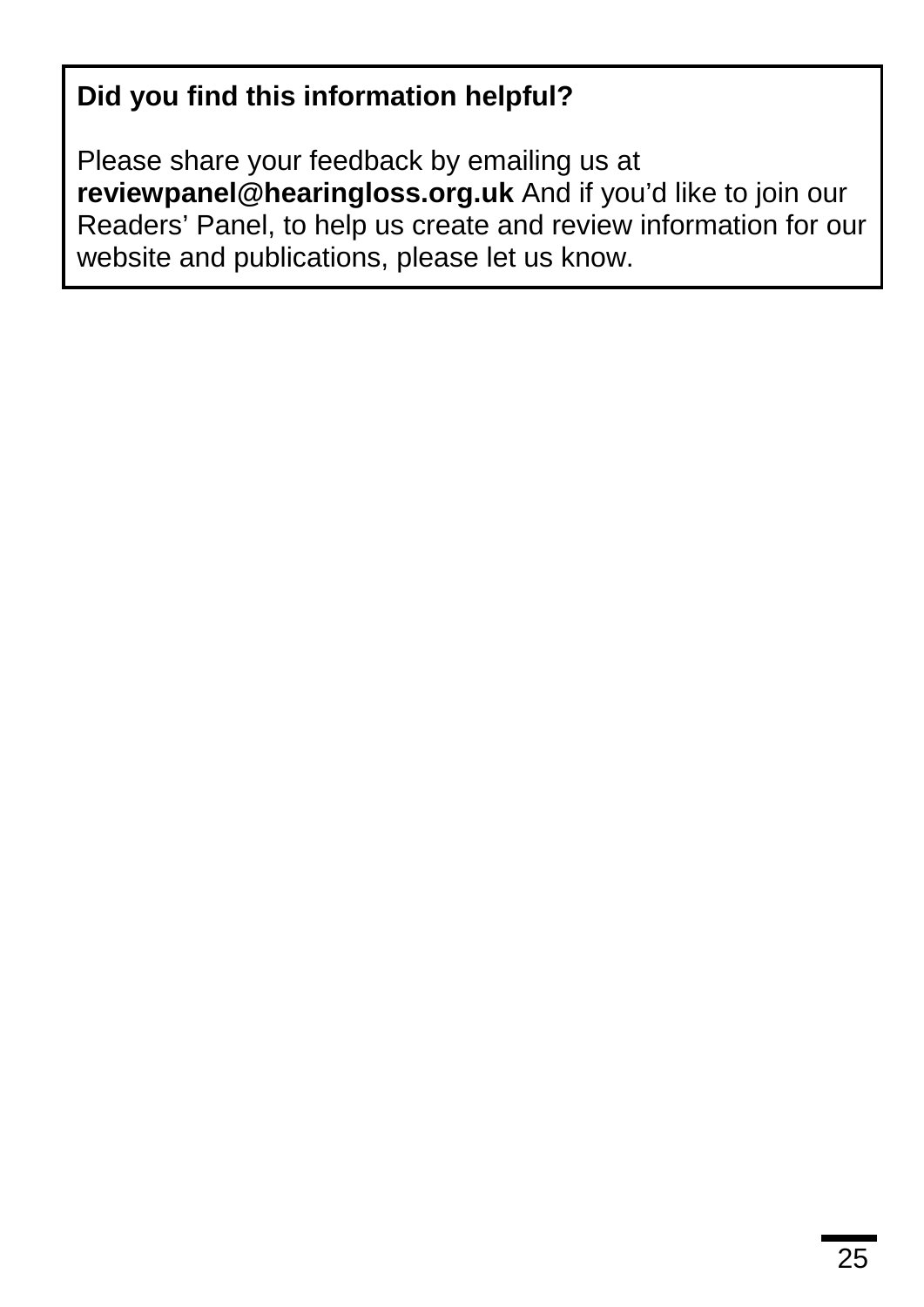## **Products to help with hearing loss and tinnitus**

We specialise in equipment to make your life easier, safer and more enjoyable. Call us or go online to find out about our wide range of products that will support you with every situation: at home, at work and on the move.

#### **Our products can help you to:**

- hear the TV clearly without needing to turn it up to full volume  $\blacksquare$
- $\cdot$  join in with conversations, even in a noisy environment
- not miss friends or relatives at the door
- . find the best way to wake up on time
- $\cdot$  stay in touch with friends and family.

To request your **Free Product Catalogue**, or to find out which products could help you, contact our Customer Services Team:

Telephone: **03330 144 525** Textphone: **03330 144 530** Email: **solutions@hearingloss.org.uk** Shop online at: **actiononhearingloss.org.uk/shop**

**5% off your order! (see note)** Use the code **Shop5**

Note: Applies to all products. Excludes P&P and VAT.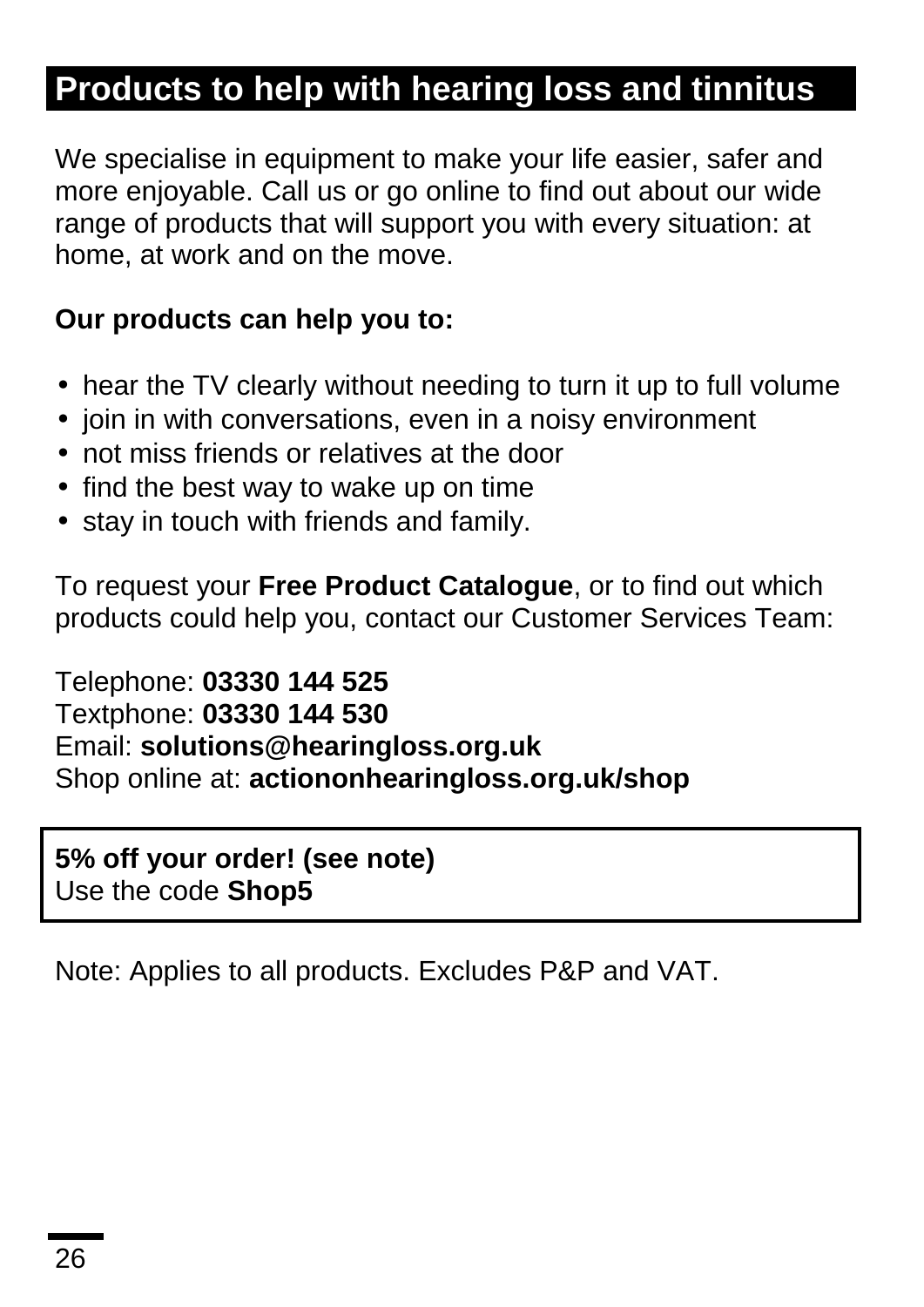**Action on Hearing Loss** (formerly RNID) is the largest UK charity helping people who are confronting deafness, tinnitus and hearing loss.

We give support and care, develop technology and treatments, and campaign for equality. We rely on donations to continue our vital work.

To find out more, visit **actiononhearingloss.org.uk**

**Questions about deafness, tinnitus or hearing loss?** Contact our free, confidential Information Line:

Telephone: 0808 808 0123 Textphone: 0808 808 9000 SMS: 0780 000 0360 (standard text message rates apply) Email: **[information@hearingloss.org.uk](mailto:information@hearingloss.org.uk)**

#### **Join us**

Facebook: Action on Hearing Loss Twitter: @ActionOnHearing